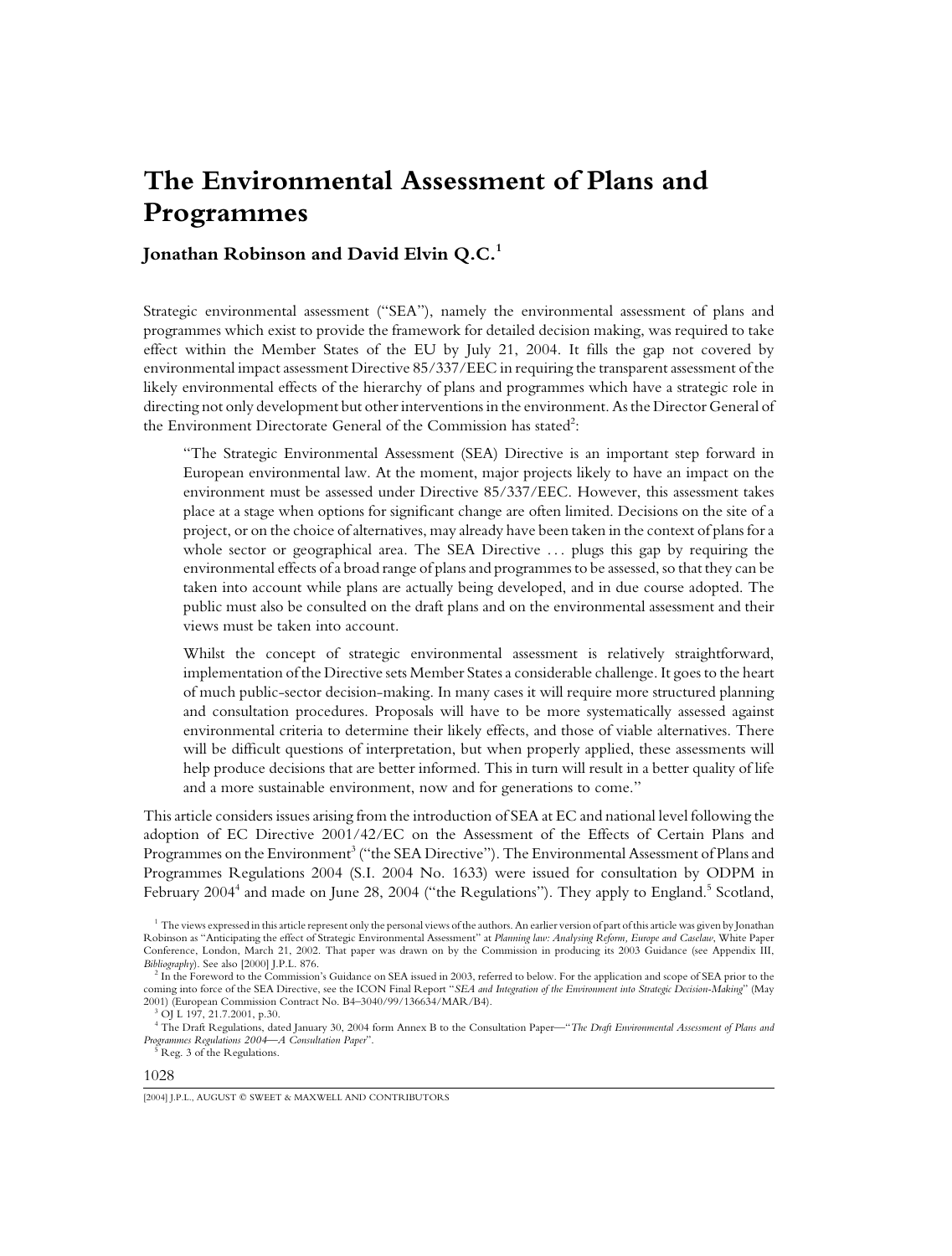Wales and Northern Ireland are preparing separate legislation to implement the SEA Directive.<sup>6</sup>

References in this article to the 2004 Act are to the Planning and Compulsory Purchase Act 2004 which received the Royal Assent on May 13, 2004.

Finally this article considers briefly the recently agreed Protocol on SEA to the Espoo Convention, which may in time require the European Community to amend the SEA Directive.

### **(1) THE SEA DIRECTIVE (2001/42/EC)**

At EC level the European Parliament and Council of Ministers adopted the SEA Directive on June 27, 2001. The SEA Directive establishes a procedure, closely based on the EIA Directive, requiring the environmental assessment of plans and programmes in a number of sectors, including town and country planning and land use. The phrase "strategic" does not appear in the Directive although that term is often applied to the Directive.<sup>7</sup> In 2003 the Commission issued guidance on the SEA Directive "*Implementation of Directive 2001/42 on the Assessment of the Effects of Certain Plans and Programmes on the Environment*"<sup>8</sup> ("the Commission Guidance").

The objective of SEA is set out in Art.1:

"The objective of this Directive is to provide for a high level of protection of the environment and to contribute to the integration of environmental considerations into the preparation and adoption of plans and programmes with a view to promoting sustainable development, by ensuring that, in accordance with this Directive, an environmental assessment is carried out of certain plans and programmes which are likely to have significant effects on the environment."

Paragraph 5 to the preamble to the SEA Directive adds:

"(5) The adoption of environmental assessment procedures at the planning and programming level should benefit undertakings by providing a more consistent framework in which to operate by the inclusion of the relevant environmental information into decision-making. The inclusion of a wider set of factors in decision-making should contribute to more sustainable and effective solutions."

The SEA Directive applies to "plans and programmes" and, significantly, not in terms to policies. Like the EIA Directive, the SEA Directive then prescribes a category for which assessment is mandatory, and a category in respect of which Member States have a degree of discretion.

Article 2(a) of the SEA Directive defines "plans and programmes" as follows:

"(a) 'plans and programmes' shall mean plans and programmes, including those co-financed by the European Community, as well as any modifications to them:

- which are subject to preparation and/or adoption by an authority at national, regional, or local level or which are prepared by an authority for adoption, through a legislative procedure by Parliament or Government, and
- which are required by legislative, regulatory or administrative provisions".

<sup>6</sup> The draft Scottish regulations which were published for consultation are in almost identical form to the English Regulations. They were published with a consultation paper in December 2003—Scottish Executive Paper 2003/31 "*Strategic Environmental Assessment—A Consultation on Proposed Legislative Measures to introduce Strategic Environmental assessment in Scotland"*. That consultation paper also announces the intention of the Scottish Executive to introduce a Bill in due course to give wider effect to SEA and to apply it not only to plans and programmes but to "strategies":<br>see s.3 and paras 4.53–4.58.

 $^7$  Indeed, it is used by the Commission in its December 2003 Guidance: see e.g. para.1.1.<br><sup>8</sup> ISBN 92-894-6098-9. Available at http://europa.eu.int/comm/environment/eia/sea-support.htm.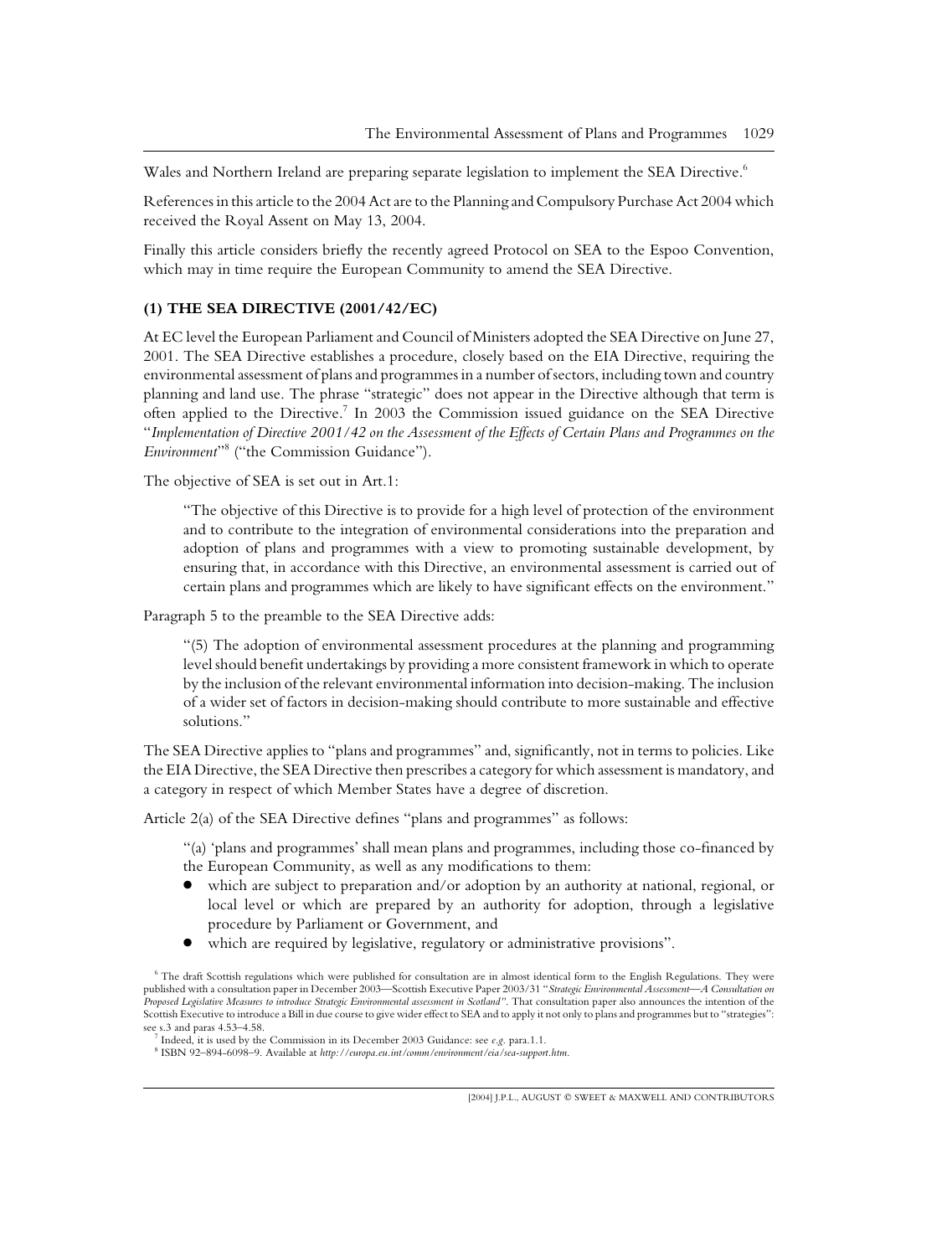#### Plans and programmes

Despite possible ambiguities considered further below, this definition of plans and programmes has a clear core meaning. There can be little doubt that it covers all elements of the development plan. Local planning authorities are without doubt "authorities" for the purposes of the definition, and are "required" by "legislative provision" to adopt unitary development plans and local plans. The Greater London Authority Act 1999 similarly requires the Mayor of London to adopt a spatial development strategy. Similar considerations will apply to the Local Development Frameworks and other forms of development plan under the 2004 Act.<sup>9</sup>

In spite of this clear core meaning, the definition leaves room for debate on several points. First, it is notable that the concepts of "plan" and "programme" themselves are not defined by the Directive. Neither is any assistance in the interpretation of these words to be found in the recitals. The other language versions use similarly open-ended terminology. The Regulations (see below) do not assist since they simply adopt the definition used in the SEA Directive.<sup>10</sup>

The ECJ is likely to give the terms a wide interpretation. In *Aannemersbedrijf P.K. Kraaijeveld BV v Gedeputeerde Staten van Zuid-Holland*<sup>11</sup> the ECJ considered that the broad scope and purpose of the EIA Directive justified interpreting the concept of "project" under that Directive widely. The objective of the present Directive is stated no less broadly in its Art. 1, and the ECJ is likely to adopt a similarly broad approach to interpretation. On this basis the Court may well interpret the terms as covering any formal statement which sets out an intended course of future action. Although Arts.3(2) and (4) further clarify which plans and programmes the SEA Directive applies to, in particular by limiting it to plans and programmes which "set the framework for future development consent", there are nevertheless likely to be cases in which the question of whether the SEA Directive applies will turn on the definition of "plans and programmes". Is, for example, a Development Brief required by the provisions of the development plan itself a "plan"?

The Commission Guidance notes<sup>12</sup> the possible "broad range of meanings" for the term "plans and programmes" and that since both are treated in the same way there is no need to draw a rigorous distinction. The Guidance continues:

"In identifying whether a document is a plan or programme for the purposes of the Directive, it is necessary to decide whether it has the main characteristics of such a plan or programme. The name alone ('plan', 'programme', 'strategy', 'guidelines', etc) will not be a sufficiently reliable guide: documents having all the characteristics of a plan or programme as defined in the Directive may be found under a variety of names."

Paragraphs 3.5 and 3.6 of the Commission Guidance seek to provide some further assistance as to the meaning of "plans and programmes", but do so in a manner which merely serves to emphasise the width of the concepts:

3.5 The kind of document which in some Member States is thought of as a **plan** is one which sets out how it is proposed to carry out or implement a scheme or a policy. This could include, for example, land use plans setting out how land is to be developed, or laying down rules or guidance as to the kind of development which might be appropriate or permissible in particular areas, or giving criteria which should be taken into account in designing new development . . ..

 $9$  See the new definition of "development plan" found in section 38 of the 2004 Act. See also para. 4.3.1 of draft PPS 12 "Local Development Frameworks" (Oct 2003).

 $^{10}$  See reg. 2(1) which mirrors article 2(a) and reg. 5(2) and (3) which mirror article 3(2).  $^{11}$  [1996] E.C.R. I–5403. 12 Para. 3.3.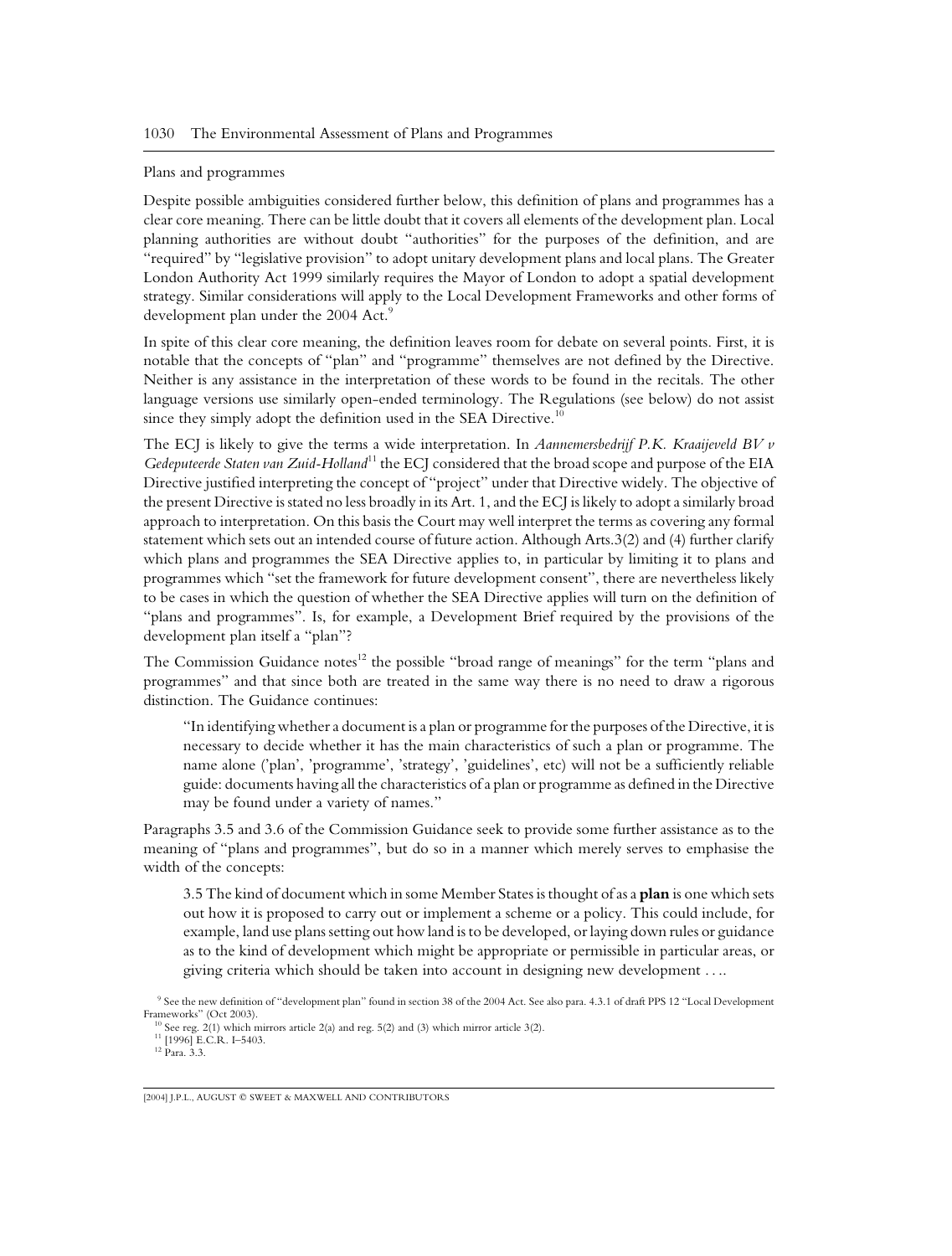3.6 In some Member States, **programme** is usually thought of as the plan covering a set of projects in a given area, for example a scheme for regeneration of an urban area, comprising a number of separate construction projects, might be classed as a programme. In this sense, 'programme' would be quite detailed and concrete . . . But these distinctions are not clear cut and need to be considered case by case. Other Member States use the word 'programme' to mean 'the way it is proposed to carry out a policy'—the sense in which 'plan' was used in the previous paragraph ....'

This clearly raises the possibility that at least some forms of policy guidance may amount to plans or programmes since at least some policies might be considered to have the characteristics of one or the other. For example, regional policy guidance (under the 2004 act this will become regional spatial strategy) can be quite specific in its policies and guidance and may closely resemble the type of policy which appears in a development plan. Indeed, development plan policies frequently repeat or modify the policies found in national and/or regional policy and the only distinction between them under the current law is that policy as such does not have a specific statutory role save as a material consideration whereas the development plan has a specific role under s.54A and 70(2) of the Town and County Planning Act 1990. Under the 2004 Act that distinction will be eroded since, in England, regional spatial strategy ("RSS") will form part of the development plan.<sup>13</sup> Since, in any event, national and regional policy currently forms the basis of development plan policies,<sup>14</sup> the distinction in national law between the development plan and national/regional policy, and the role which each plays in the development control process, can often be more apparent than real. Indeed, para. 1.6 of Draft PPS 1 states:

"Planning operates in the public interest to ensure that the development and use of land takes place to meet these broad objectives. This is done through the structure of national policies and regional and local plans, which provide the framework for planning for sustainable development and for development to be managed effectively. Regional plans build on and reflect national policies, and local plans deliver strategic policies as well as local policies for their areas. . ."

The boundary between national/regional planning policy and development plan policy as plans or programmes is not therefore a clear one and leaves scope for argument as to whether at least some forms of regional or national policy ought to be considered "plans" within Art. 2(a), given the broad approach required.<sup>15</sup>

"Plans and programmes" include modifications to plans and programmes.<sup>16</sup> Modifications presumably include both partial modification and complete replacement of the plan or programme.

#### **Authority**

A second question raised by the definition in Art.2(a) is what is meant by "an authority". The words "at national, regional or local level" may suggest that the term covers only branches of Government. But it could be argued that the term applies to any body which is an emanation of the State in accordance with the Court's case law on direct effect: "a body, whatever its legal form, which has been made responsible,

<sup>&</sup>lt;sup>13</sup> Section 38(3)(a). Under section 1(5) the Secretary of State may prescribe parts of existing RPG as RSS. Para. 1.2 of ODPM SEA Guidance (October 2003), referred to below, considers RPG to fall within the scope of the S

See ss. 12(6), 31(6), 36(9) of the Town and Country Planning Act 1990, reg. 20 of The Town and Country Planning (Development Plan) (England) Regulations 1999 S.I. 1999 No. 3280 and PPG 12 (1999) paras 1.4, 1.5. Under the 2004 Act, see section 5(3) with regard to RSS and

There is a distinction between national and regional policy to the extent that national policy is not expressly required, even by an administrative provision whilst RPG might be regarded as "required" by PPG 11. See, further, below. <sup>16</sup> Art. 2(a) and para. 3.19 of the Commission Guidance. See also the parallel point in relation to EIA in the *Kraaijeveld* case.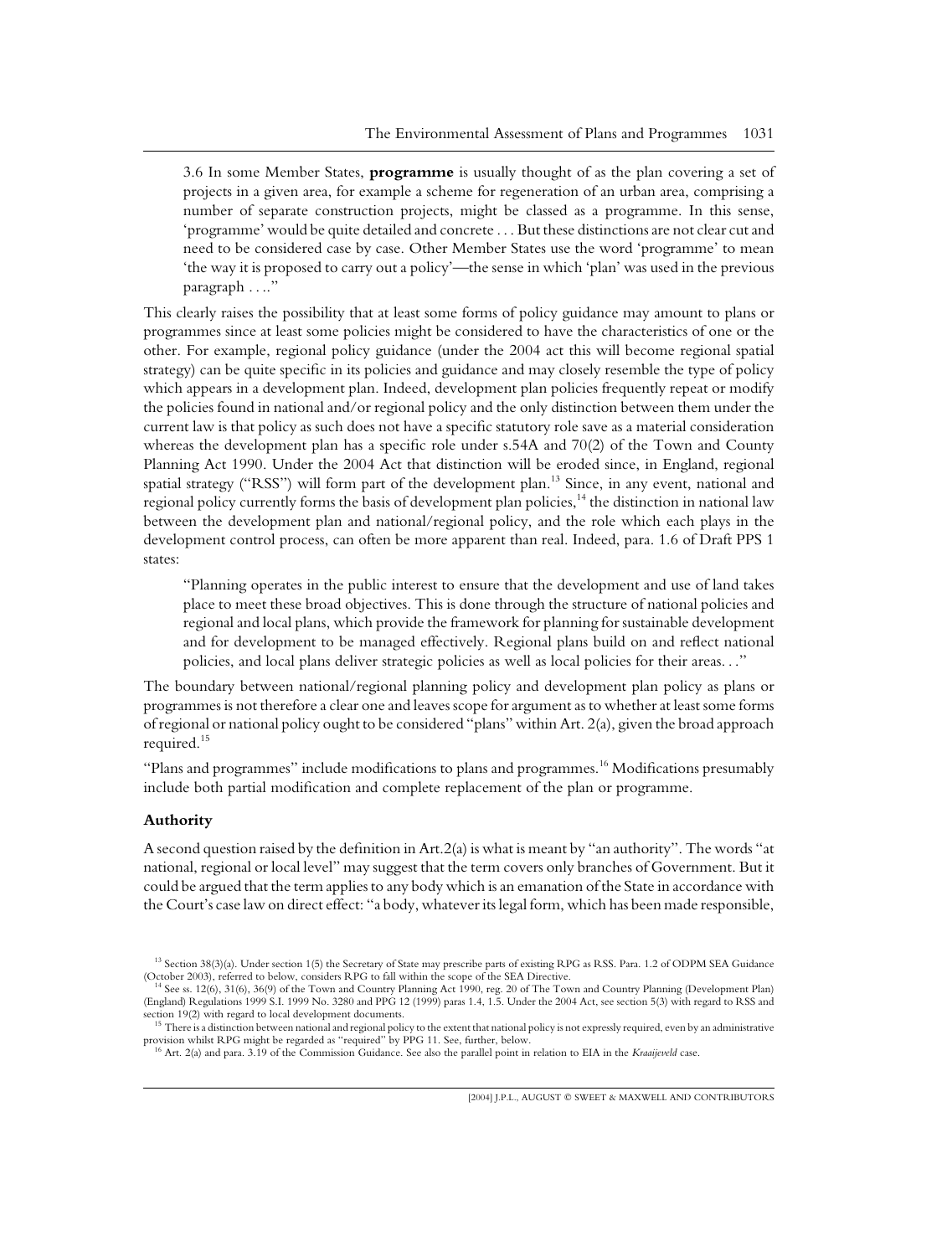pursuant to a measure adopted by the State, for providing a public service under the control of the State and has for that purpose special powers beyond those which result from the normal rules applicable in relations between individuals". For the ECJ to apply those now familiar concepts in interpreting the term "authority" would provide a large measure of legal certainty.<sup>17</sup> It would also accord with the likely requirement to adopt a broad interpretation of the provisions of the SEA Directive.<sup>18</sup>

#### **Legislative, regulatory or administrative provisions**

A third question which arises from the definition of plans and programmes in Art.2(a) is what is meant by "legislative, regulatory or administrative provisions".

It appears clear that the terms "legislative" and "regulatory" provisions will cover instruments laying down legal requirements, including both primary and delegated legislation. However, the scope of the term "administrative provisions" is less clear. The ECJ will have regard to the terms used in the other language versions. This equal authenticity of all language versions is particularly important here, as the structure of the different versions varies significantly, the Dutch and German texts omitting entirely as a distinct third category what is rendered in the English version as "administrative provision".<sup>19</sup> That term has been transposed directly into reg. 2(1) of the Regulations.

The extent of the effect of the provision will depend not only whether the Guidance constitutes an administrative provision but also what is meant by "required". That term could be interpreted as covering only provisions which impose a legal requirement that a plan or programme be adopted. But a possible wider interpretation would include also guidance which exhorts an authority to adopt a plan or programme or which stipulates the preparation/adoption of a plan or programme as a matter of good practice or policy. This broader interpretation is supported by at least one other language version.<sup>20</sup>

An example where this would be significant is a development brief adopted by a local planning authority, as envisaged in the development plan. The development plan itself would appear clearly to be a "regulatory or administrative provision". Does a statement in the development plan that a development brief will be adopted "require" the development brief, even though planning permission could lawfully be granted without a development brief having been adopted?

Although the ECJ will of course give the definition an autonomous Community law meaning, it is likely to take as its starting point the meaning of the relevant terms in the national legal systems. If the terms used connote, under the relevant national systems, delegated legislation made by the Government, then the ECJ may adopt that limited interpretation of the term "administrative provisions". There is certainly scope for reading the purpose of the provision as covering a whole range of "requirements", but with the intention that the requirement has a binding character and simply reading the third category as ensuring that nothing should turn on the precise origin of the requirement

<sup>&</sup>lt;sup>17</sup> See the Commission Guidance at paras 3.11–3.13. 18 This could be significant in advising privatised utilities, which can for certain purposes fall within the definition of "emanation of the State": see This could be *e.g. Foster v British Gas* [1991] 1 Q.B. 405, 427–428. Although utilities may be unlikely to adopt plans for town and country planning or land use, they may well adopt plans for other sectors also covered by the SEA Directive, such as "energy, industry, transport . . . water management or telecommunications". The question whether plans adopted by a privatised utility in such areas fall within the SEA Directive falls outside the scope of this article, and would appear to turn on difficult questions not only about the meaning of "authority" but also about the meaning of "set the

The German version refers to plans and programmes, "die aufgrund von Rechts-oder Verwaltungsvorschriften erstellt werden müssen" and the Dutch version to those "die door wettelijke of bestuursrechtelijke bepalingen zijn voorgeschreven". These appear to correspond more with what is rendered in English as "legislative" or "regulatory" provisions rather than administrative. The French and Italian versions, on the other hand, corresponds to the three English categories—"exigés par les dispositions législatives, réglementaires ou administratives" and "previsti da<br>dispositioni legislative, regolamentari o amministrative."

The Italian version uses the term "previsti" ("foreseen") where the English version uses "required". This text suggests an even wider meaning to the term, not apparently supported by any other language version of the SEA Directive, that a plan or programme will be within the Directive if it is "foreseen" by an administrative provision.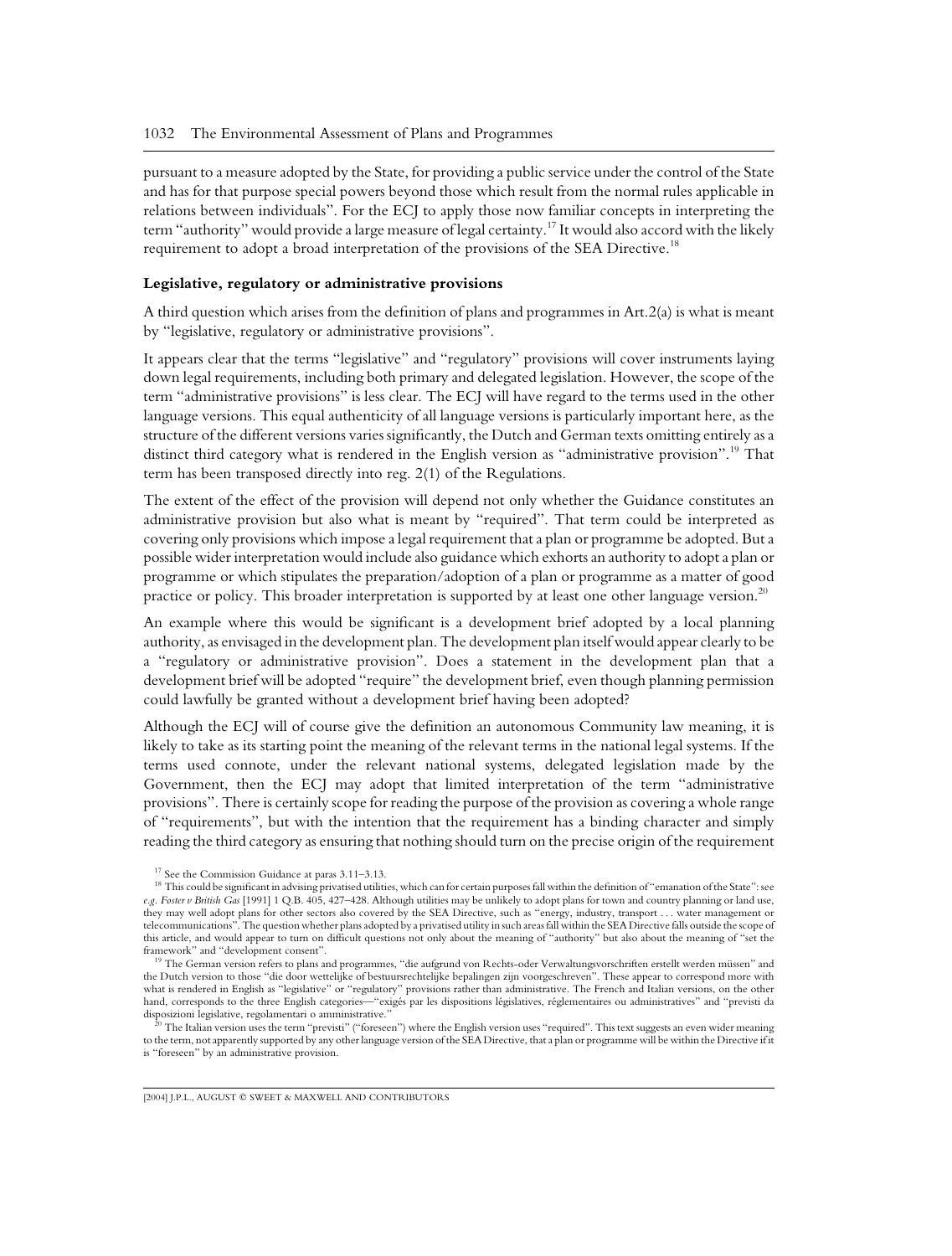(i.e. whether legal, regulatory or administrative). There may, for example, be administrative directions which have legally binding effect issued under legal provisions<sup>21</sup> or administrative provisions which are legally binding through the creation of a legitimate expectation.

Nonetheless, there is likely to be debate as to whether "required" does imply a legal obligation and thus whether the term covers measures adopted administratively but which are not legally binding. This debate is fuelled by para.3.16 of the Commission Guidance referred to below which supports (without detailed analysis) the view that a requirement may exist even if it is not legally binding. If a legal requirement were not necessary then, for example, under English planning law there would be an issue whether circulars or planning policy guidance (or the replacement planning policy statements proposed by ODPM<sup>22</sup>) adopted by the Secretary of State constitute an "administrative provision". If such Guidance requires an authority to adopt a plan or programme, there will be an issue whether that plan or programme falls within the definition in Art. 2(a). If, for example PPG  $11^{23}$  constitutes an "administrative provision", then RPG adopted in accordance with the procedures provided for in PPG 11 may require assessment under the SEA Directive. Indeed, Para.1.2 of ODPM's "*The Strategic Environmental Assessment Directive: Guidance for Planning Authorities*" (October 2003) ("the ODPM Guidance"), considers RPG to fall within the scope of the SEA Directive which suggests an acceptance that it is "required" under an administrative provision, although there no basis is given for that acceptance.

On that basis a distinction may arise from RPG, or another form of plan or programme, which is required by another policy document and national policy generally which generally is not so required. However, national policy plainly is recognised by statute as having a role to play in the formulation of the development plan<sup>24</sup> (both pre- and post-2004 Act) and it may be argued that national policy is thus by implication "required." The difficulty with such an argument is that statute requires national policy to be taken into account in formulating development plan policies but does not require either any specific content in national policy nor, indeed, that there should be any such policy at all. If there were no relevant national policy, there would be nothing which was required to be taken into account. It therefore seems that a valid distinction does exist between regional policy (both pre- and post-2004 Act) which might be considered to be "required" by administrative provisions (subject to the issues considered above) and national policy generally which is not required to be produced by statute or otherwise<sup>25</sup> but which, if it is issued, is then required to be taken into account.

The Commission Guidance refers to "administrative provisions" in para.3.16:

"3.16. **Administrative provisions** are formal requirements for ensuring that action is taken which are not normally made using the same procedures as would be needed for new laws and which do not necessarily have the full force of law. Some provisions of 'soft law' might count under this heading. Extent of formalities in its preparation and capacity to be enforced may be used as indications to determine whether a particular provision is an 'administrative provision' in the sense of the Directive. Administrative provisions are by definition not necessarily binding, but for the Directive to apply, plans and programmes prepared or adopted under them must be required by them, as is the case with legislative or regulatory provisions."

<sup>&</sup>lt;sup>21</sup> E.g. under section 40 of the Environment Act 1995.<br><sup>22</sup> Of which a number, including drafts of PPS 1, 6, 7, 11 and 12, have already been issued for consultation.<br><sup>23</sup> See e.g. PPG 11 section 1, paras 2.1–2.2, 16.1, 1 (England) Regulations 1999 S.I. 1999 No. 3280. See section 5(3) of the 2004 Act with regard to RSS and section 19(2) with regard to local

development documents.<br><sup>25</sup> Draft PPS1 does not seem to change the current position: see e.g. para. 1.6 and Annex B para.s 1 and 2. However, it goes give slightly greater formal recognition to the role of national policy in the plan-led system in comparison to the equivalent parts of the most recent PPG 1 (1997).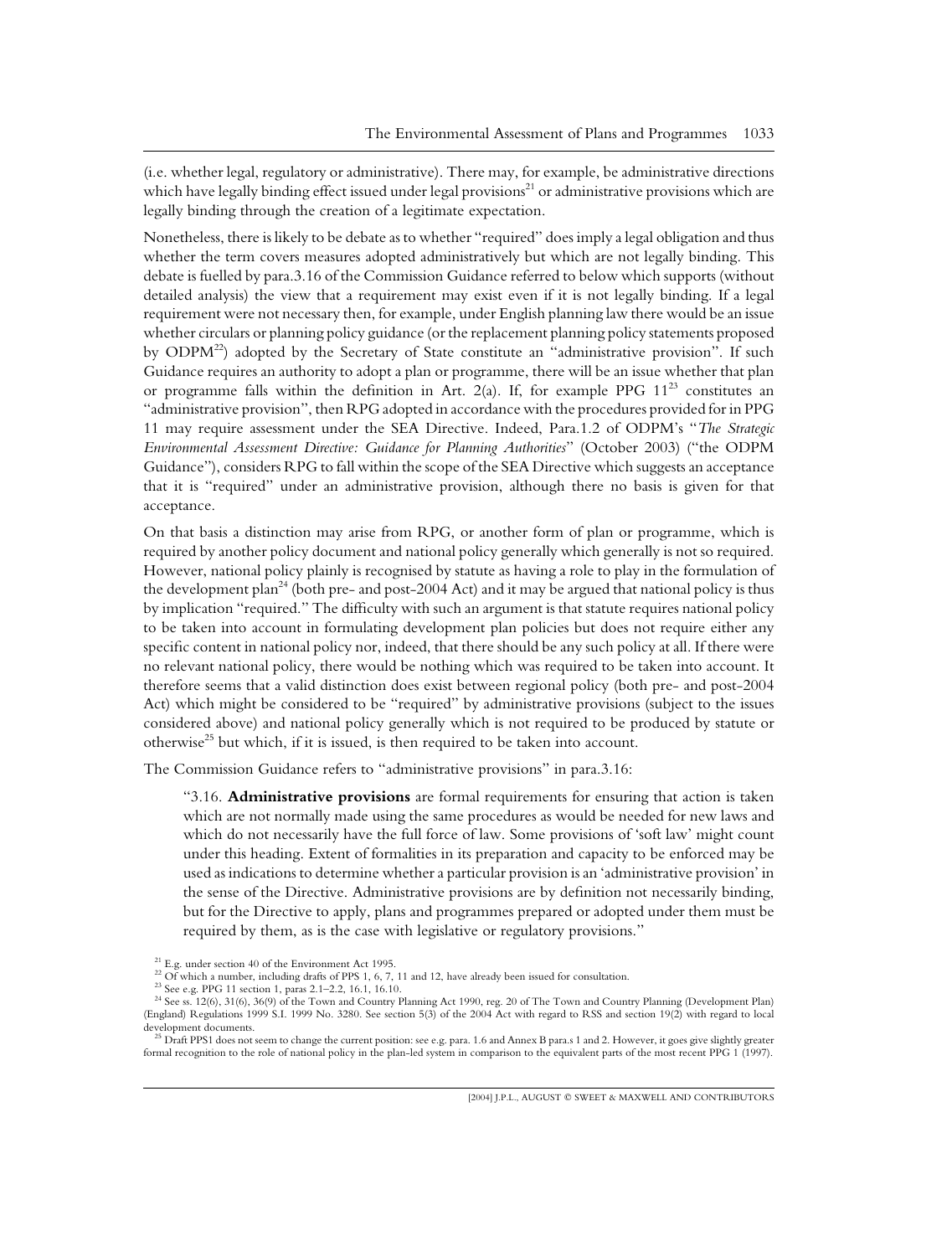The Commission's view, therefore, is that "required" in this context does not mean that there must be a legal requirement or obligation to prepare or adopt a plan or programme, but required in a non-binding administrative sense. If this is correct, it does raise the difficult questions identified above.

### **Exclusions**

Three categories of plans and programmes are excluded entirely from the scope of the SEA Directive.<sup>26</sup> These are:

- (1) plans and programmes the sole purpose of which is to serve national defence or civil emergency;
- (2) financial or budget plans and programmes<sup>27</sup>; and
- (3) certain plans and programmes under the Community funding regimes of the Structural Funds and European Agricultural Guidance and Guarantee Fund, for the present programming round.

#### **When SEA is required**

The SEA Directive does not require assessment of every plan or programme which falls within the definition in Art.2(a). Like the EIA Directive, it defines a category of plans and programmes for which assessment is compulsory, and a category in relation to which Member States enjoy a degree of discretion.<sup>28</sup>

#### *Compulsory SEA*

The compulsory category is defined in Art.3(2). This provides that:

"Subject to para.3, an environmental assessment shall be carried out for all plans and programmes, (a) which are prepared for agriculture, forestry, fisheries, energy, industry, transport, waste management, water management, telecommunications, tourism, town and country planning or land use and which set the framework for future development consent of projects listed in Annex I and II to Directive 85/337 EEC, or

(b) which, in view of the likely effects on site, have been determined to require an assessment pursuant to Art.6 or 7 of Directive 92/43/EEC".

The list of applicable sectors in this definition is wide. The express inclusion of "town and country planning or land use" means that this width is likely to be of little importance to planning lawyers. But those advising on, say, telecommunications, countryside issues or transport may well have to confront difficult questions about whether plans or programmes in these sectors "set the framework for development consent for projects", and so fall within the scope of the SEA Directive. The fact that the UK has implemented the EIA Directive in a way which treats planning permission as the "development consent" under that Directive, will not be conclusive that other consents in the areas of, say, telecommunications or transport do not constitute development consents for projects. In the area of planning/land use it is now established that the concept of "development consent"<sup>29</sup> is not limited to a grant of planning permission. As the ECJ held, in the context of the approval of new conditions on an

<sup>&</sup>lt;sup>26</sup> See articles 3(8) and (9). <sup>27</sup> See Commission Guidance paras 3.24, 3.25. The Commission draws a fine distinction between these plans and programmes, which are excluded, and plans which allocate resources which are s

<sup>&</sup>lt;sup>28</sup> See the useful summary of the application of the Directive at Appendix 1 of the October 2003 ODPM SEA Directive Guidance.<br><sup>29</sup> For the definition in the context of the EIA Directive, see article 1(2) which defines it which entitles the developer to proceed with the project.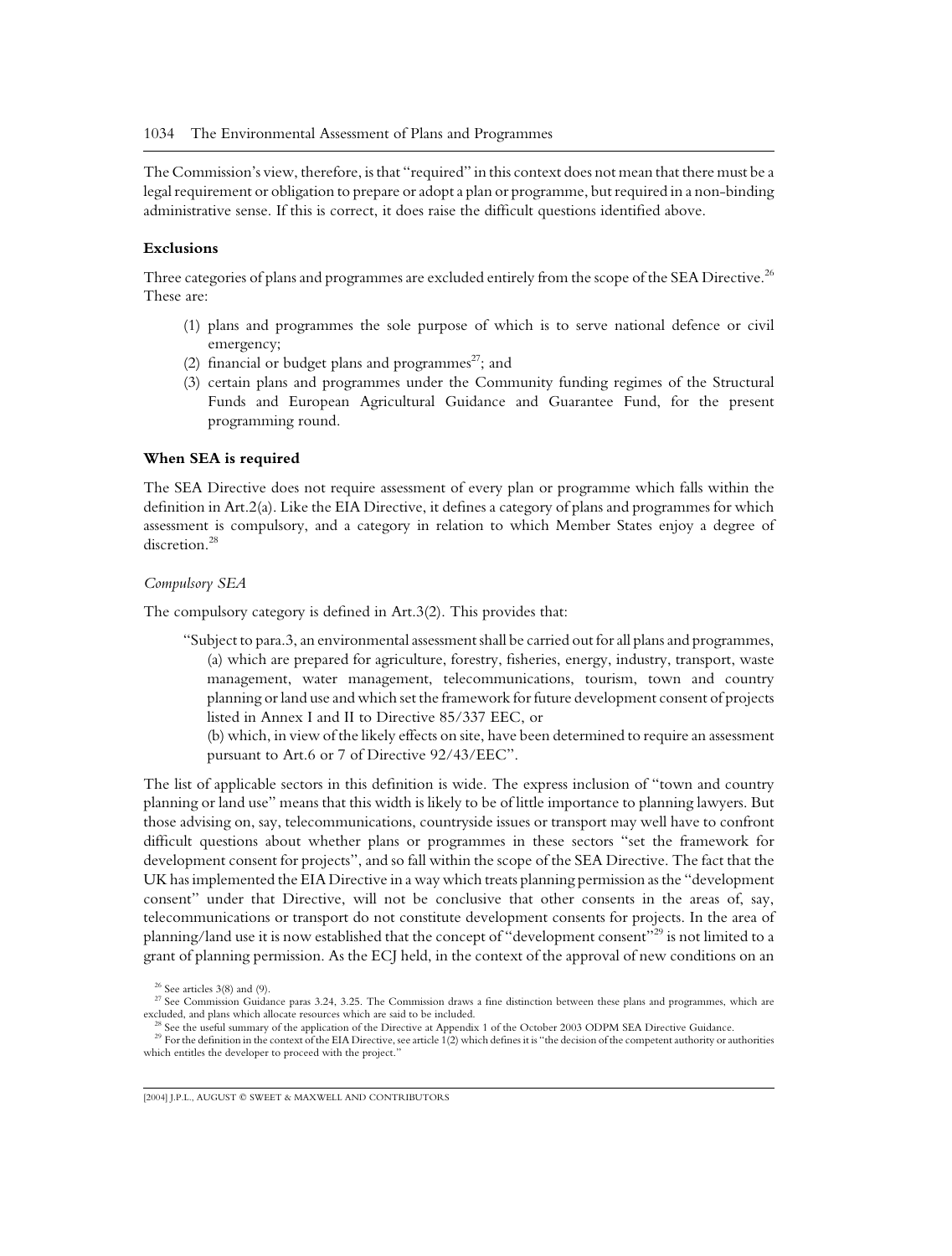old mining permission, in *R (Delena Wells) v Secretary of State for Transport, Local Government & the Regions*<sup>30</sup> at paras 46 and 47<sup>31</sup>:

"46. It would undermine the effectiveness of that directive to regard as mere modification of an existing consent the adoption of decisions which, in circumstances such as those of the main proceedings, replace not only the terms but the very substance of a prior consent, such as the old mining permission.

47. Accordingly, decisions such as the decision determining new conditions and the decision approving matters reserved by the new conditions . . . must be considered to constitute, as a whole, a new consent within the meaning of Art. 2(1) of Directive 85/337, read in conjunction with Art. 1(2) thereof."

With regard to plans and programmes in the planning context, the definition in para.(a) has three elements:

- A plan must be "prepared for" the relevant sector. There would appear to be little room for doubt that any document which falls within the definition of plan and programme under Art.  $2(a)$ , and is prepared for a purpose within the planning system, will be "prepared for ... town and country planning or land use".
- The plan or programme must "set the framework for future development consent of projects". This is more problematic. The context suggests that the phrase "development consent" is to have the same meaning as in  $Art.1(2)$  of the EIA Directive, namely "the decision of the competent authority or authorities which entitles the developer to proceed with the project". Whilst there may, as noted above, be room for argument whether other types of decision constitute a development consent, it is clear that a grant of planning permission does: that is the basis on which the EIA Directive has been implemented in the planning system. More difficult is the question of what is meant by "set the framework". There seems little room for doubt that the development plan does so, given s.54A. But what of other instruments which, whilst not having the statutory force of s.54A, must be taken into account as material considerations? Does the fact that they must be taken into account, when relevant, in determining a planning application, mean that they "set the framework" for development consent, and so are subject to compulsory assessment under Art.3(2)(a)? The wording of para.1 of Annex II supports the view that they do. It envisages that different plans may set the framework for consents in different degrees, suggesting that more than one plan or document may simultaneously "set the framework". In the Commission Guidance,<sup>32</sup> "set the framework" is explained in these terms which support the view that the answer is unsurprisingly one of degree –

"The words would normally mean that the plan or programme contains criteria or conditions which guide the way the consenting authority decides an application for development consent. Such criteria could place limits on the type of activity or development which is to be permitted in a given area; or they could contain conditions which must be met

<sup>&</sup>lt;sup>30</sup> Case C–201/02 [2004] Env.L.R. 528.<br><sup>31</sup> See also *R. v North Yorkshire CC ex parte Brown* [2000] A.C. 397. The scope of "development consent" is also under consideration in the context of pollution consents under Part I of the Environmental Protection Act 1990 and the replacement regime under the Pollution Prevention and Control Regulations 2000. So far, this issue has been the subject of an inconclusive challenge that was dismissed prior to final decision (*R. v Environment Agency & Others ex parte Horner* dismissed by Sullivan J. in July 2003 since the IPC permit under the 1990 Act under challenge was now academic since it had been replaced by a PPC consent) and a new challenge that has not yet been determined (*R (Edwards) v Environment Agency & Others* CO/5702/2003). In those cases the argument is that a consent that involves the authorisation of certain discharges is also a development consent as it is a prerequisite to carrying on the process or activity in question. <sup>32</sup> Paras 3.23–3.28.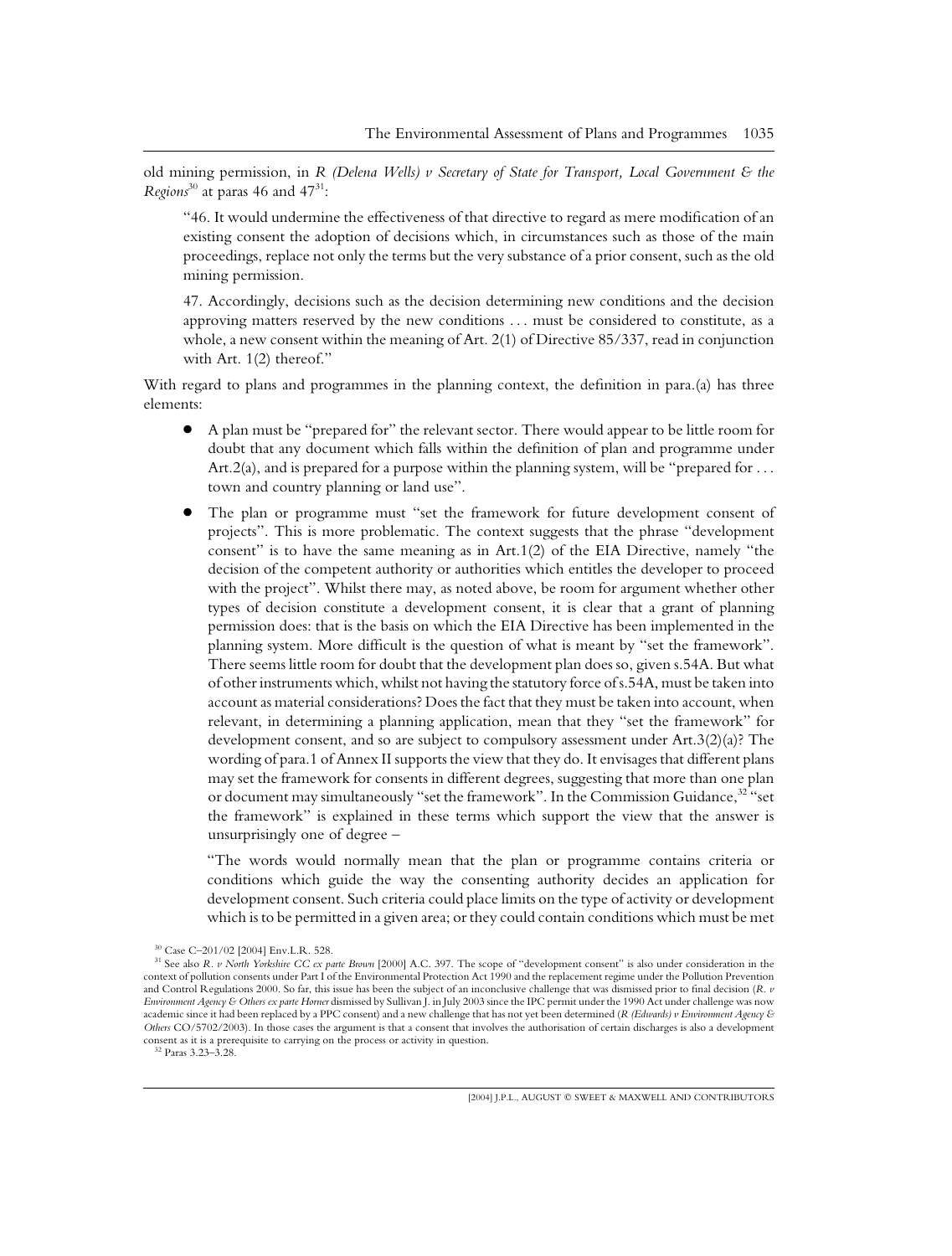by the applicant if permission is to be granted; or they could be designed to preserve certain characteristics of the area concerned (such as the mixture of land uses which promotes the economic vitality of the area). . .

. . . Whether particular criteria or conditions set the framework in individual cases will be a matter of fact and degree in each case: a single constraining factor may be so significant that it has a dominant influence on future consents. On the other hand, several rather trivial or imprecise factors may have no influence on the granting of consents."

● The plan must "set the framework" for development consent for projects "listed in Annex I and II to Directive 85/337/EEC". Note that the reference is to projects "listed" in the Annexes to that Directive, not just those projects requiring assessment under that Directive.

Art. 3(2)(b) defines a second category of plans and programmes requiring compulsory assessment. These are plans and programmes which are determined to require assessment pursuant to Art.6 or 7 of the Habitats Directive 92/43/EEC. Those articles require an "appropriate assessment" of

"any plan or project not directly connected with or necessary to the management of a [Special Area of Conservation or Special Protection Area] but likely to have a significant effect thereon".

In relation to any plan requiring assessment under the Habitats Directive, the practical effect of the SEA Directive is to define more precisely what is required for an "appropriate assessment".<sup>33</sup> It is less clear whether the requirements of the SEA Directive would apply to any project requiring assessment under the Habitats Directive. There seems no reason in principle why something which constitutes a project for the purposes of the Habitats Directive should not simultaneously be a plan or programme for the purposes of Art.3(2).

It has been assumed so far that a Member State has no discretion under Art.3(2): if a plan or programme falls within para.(a) or (b) of that article, assessment is compulsory. But an argument can be made for the view that some discretion remains.

Article 3(1) requires assessment only of plans and programmes "referred to in paras 2 to 4 which are likely to have significant environmental effects". It might be argued that a plan, which, though falling within Art.3(2), is not likely to have significant environmental effects, need not be made subject to assessment. It could be argued that recital 10 supports this view, in providing that those plans and programmes described in Art.3(2) "should as a rule be made subject to systematic environmental assessment". The words "as a rule" imply that assessment is not compulsory in all cases. This argument is, however, weak. First, the better interpretation of the relationship between articles 3(1) and (2) appears to be that Art.3(2) defines a category of plans which are irrebuttably presumed to be likely to have significant environmental effects for the purposes of Art. 3(1). Secondly, the words "as a rule" in recital 10 do not imply any discretion under Art. 3(2), but merely reflect the fact that Art. 3(3) creates limited exceptions to the obligation in Art. 3(2).

#### *Discretionary SEA*

Certain plans and programmes are subject to assessment at the discretion of the Member States. Articles 3(3) and (4) define three categories of plans and programmes in respect of which Member States have discretion as to whether to require assessment:

<sup>33</sup> Strictly the two obligations continue to run in parallel and there are legal requirements for both an SEA and an appropriate assessment. This may give rise to circumstances where duplication could be avoided: see article 4(3) and, further, below.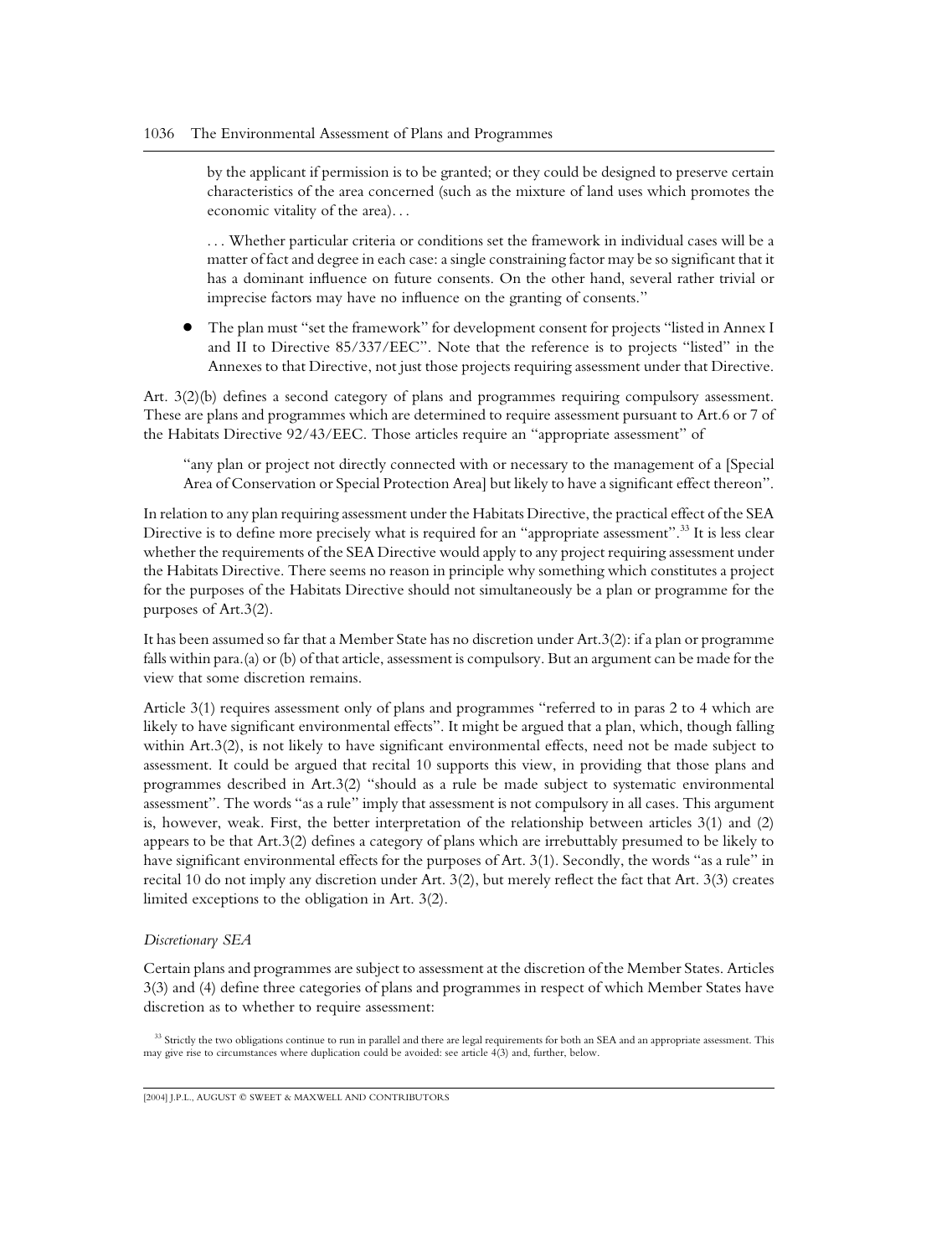"minor modifications" to plans and programmes under the compulsory category in Art.3(2), considered above;

plans and programmes under Art.3(2) which "determine the use of small areas at local level"; and

"plans and programmes other than those referred to in para.2, which set the framework for future development consent of projects".

The terms "minor modifications" and "small areas at local level" are not defined, and are likely to prompt debate.<sup>34</sup> Although it might be argued that a local plan determines the use of small areas at local level such an interpretation would be unlikely to find favour with the ECJ, given the central role of local plans in the current system of land use control in the UK. There appears to be more room for debate about whether a Development Brief envisaged by a Local Plan would fall within this exception.

The third category is potentially very wide and covers "plans" which set the framework for development consent of "projects", a broad category which is not further defined. Given the cross references to the EIA Directive at other points, the term "projects" is likely to be interpreted in accordance with Art. 2(2) of that Directive as meaning  $35 -$ 

"the execution of construction works or of other installations or schemes; other interventions in the natural surroundings and landscape including those involving the extraction of mineral resources".

The fact that this category is potentially very wide is, however, likely to be of limited significance in the planning context. This is because the vast majority, if not all, plans and programmes in the planning context which set the framework for development consent for projects will, because of the breadth of Annexes I and II of the EIA Directive, set the framework for development consent for projects listed in those Annexes, and so be subject to compulsory assessment in any event under Art.3(2). The category in Art.3(4) is likely to be much more significant, and to raise a number of difficult questions, in areas other than planning.

#### **The screening mechanism**

The provisions prescribing how plans subject to discretionary assessment are to be screened are closely modelled on the EIA Directive. The overall criterion to be applied is whether the plan or programme is "likely to have significant environmental effects". In determining this, Member States may consider plans case by case, or specify types of plans or programmes, or combine both of these approaches.

In any event, whether screening is done case by case or by specifying types, Member States must take into account the criteria in Annex II. These relate, on the one hand, to the characteristics of the plan, and on the other to the characteristics of the effects and the area likely to be affected.<sup>36</sup>

Under the Common Position, $37$  it appeared clear that the fact that assessment would be carried out of plans at another level in a hierarchy of plans was a factor which Member States could take into account in deciding whether to assess a particular plan. The text of the final Directive, however, includes a new sentence at the end of Art. 4(3), which casts some doubt on this. It provides that:

"(3) Where plans and programmes form part of a hierarchy, Member States shall, with a view to

<sup>&</sup>lt;sup>34</sup> See Commission Guidance at para. 3.36—"A general definition of 'minor modifications' would be unlikely to serve any useful purpose."<br>ODPM Guidance at para. 2.9 does not provide further guidance.

<sup>&</sup>lt;sup>35</sup> See para. 3.29 of the Commission Guidance.<br><sup>36</sup> See Commission Guidance at paras 3.48–3.61.<br><sup>37</sup> See article 4(3) of the Common Position EC No. 25/2000 OJ C137/11, 16.5.00.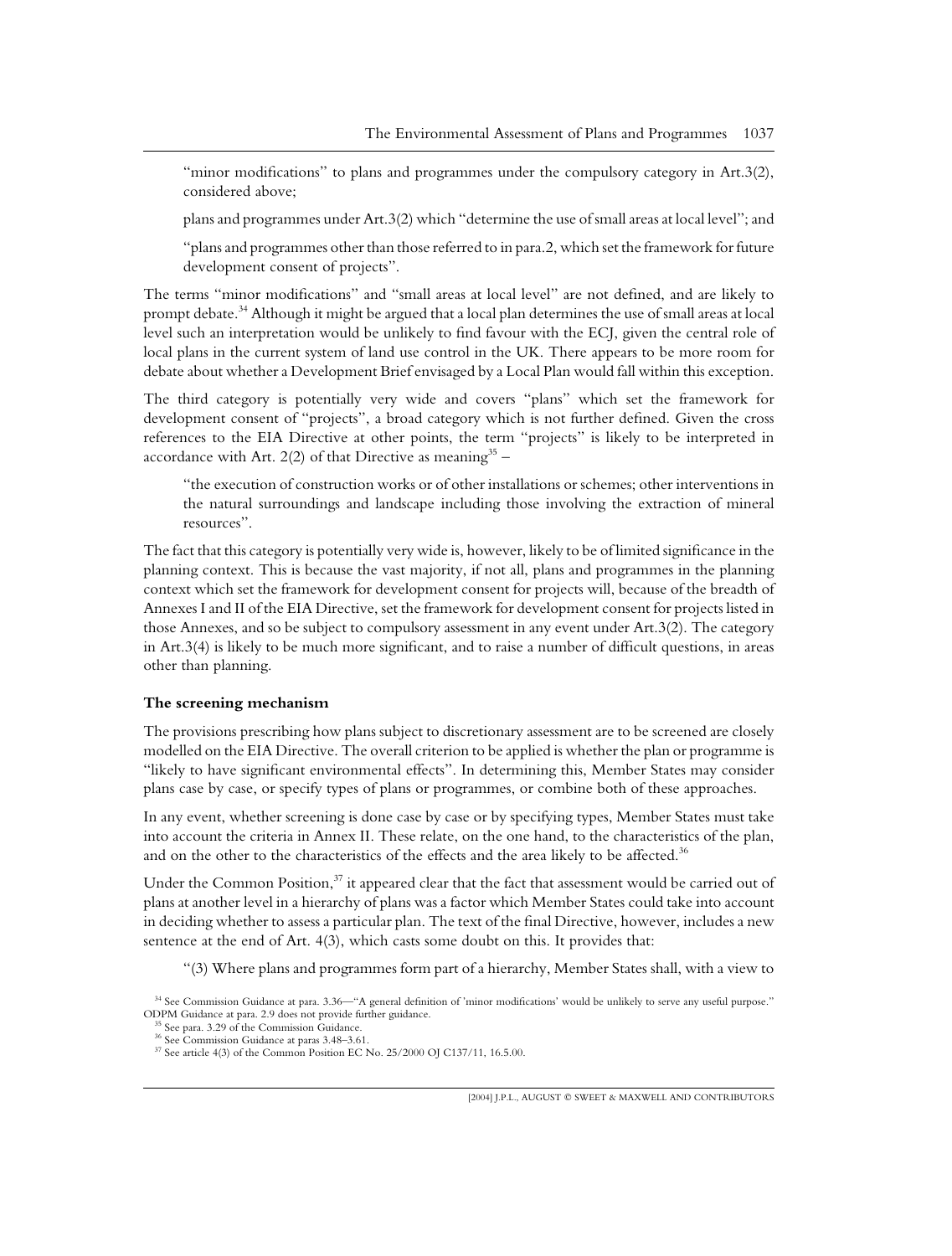avoiding duplication of the assessment, take into account the fact that the assessment will be carried out, in accordance with the Directive, at different levels of the hierarchy. For the purpose of, *inter alia*, avoiding duplication of assessment, Member States shall apply Art.5(2) and (3)."

Articles 5(2) and (3) relate not to whether assessment is required, but to the content of the Environmental Report, suggesting that duplication of assessment is to be avoided not by deciding not to assess plans at different levels in a hierarchy, but rather by limiting the scope of assessment. The Commission<sup>38</sup> considers that this provision is intended to avoid duplication<sup>39</sup>:

"In some circumstances, there may be more than one plan or programme dealing with the same broad subject matter but over a different geographical area or in different degrees of detail. For example, a land use plan may set out a vision for the development of an entire region; there may be a series of more detailed land use plans for the constituent parts of the region which set out in greater detail how the development of these areas is foreseen; whilst at municipal level there may be still more detailed plans which provide a very comprehensive framework for the development of the area. Article 4(3) combined with Art. 5(2) and (3) is intended to ensure that duplication of assessment is avoided in this kind of situation."

However, care will need to be taken to ensure that the material already assessed is up to date, fully relevant and covers the issues in the later plan or programme which would justify the avoidance of duplication of assessment.<sup>40</sup> There would have to be appropriate incorporation and referencing of the earlier assessment material.<sup>41</sup>

The environmental authorities defined by the Member State must be consulted when plans are screened case by case, or when types are specified for screening purposes.

Member States are required to make available to the public "their conclusions" when determining whether plans or programmes require assessment. A change from the Common Position, reflecting a European Parliament amendment, is an express requirement that the conclusions include, in relevant cases, the reasons for not requiring assessment of a plan or programme. Furthermore, given that the Member State is required to take into account detailed criteria, there is an argument that a duty to state "conclusions" includes a duty to state how those criteria have been taken into account in reaching that decision.

#### **Procedure: the environmental report and consultation**

The provisions in the SEA Directive requiring the supply of environmental information and consultation are also closely based on the EIA Directive. Where assessment is required, an "environmental report" is to be prepared.<sup>42</sup> The definition of "environmental report" in Art.  $2(c)$  refers to

"the part of the plan or programme documentation containing the information required in Art. 5 and Annex I."

Article 5 and Annex  $I^{43}$  requires that the environmental report must "identify, describe and evaluate"

<sup>&</sup>lt;sup>38</sup> Commission Guidance, paras 4.5–4.7.<br><sup>39</sup> This may plainly be relevant where parts of the development plan may duplicate already assessed provisions of RPG, RSS or the Mayor's spatial strategy (the London Plan).

 $\begin{array}{l} \text{40} \end{array}$  Commission Guidance, paras 4.6, 4.7.  $\text{41} \end{array}$  Commission Guidance para. 4.7 states "In order to form an identifiable report, the relevant information must be brought together: it should not be necessary to embark on a paper-chase in order to understand the environmental effects of a proposal. Depending on the case, it might be appropriate to summarise earlier material, refer to it, or repeat it. But there is no need to repeat large amounts of data in a new context in which it is

<sup>&</sup>lt;sup>42</sup> See the guidance as to the form and content of the report in s.5 of the Commission Guidance. <sup>43</sup> See Commission Guidance paras 5.19–5.30 and ODPM Guidance, Chapter 3 "Stages of SEA".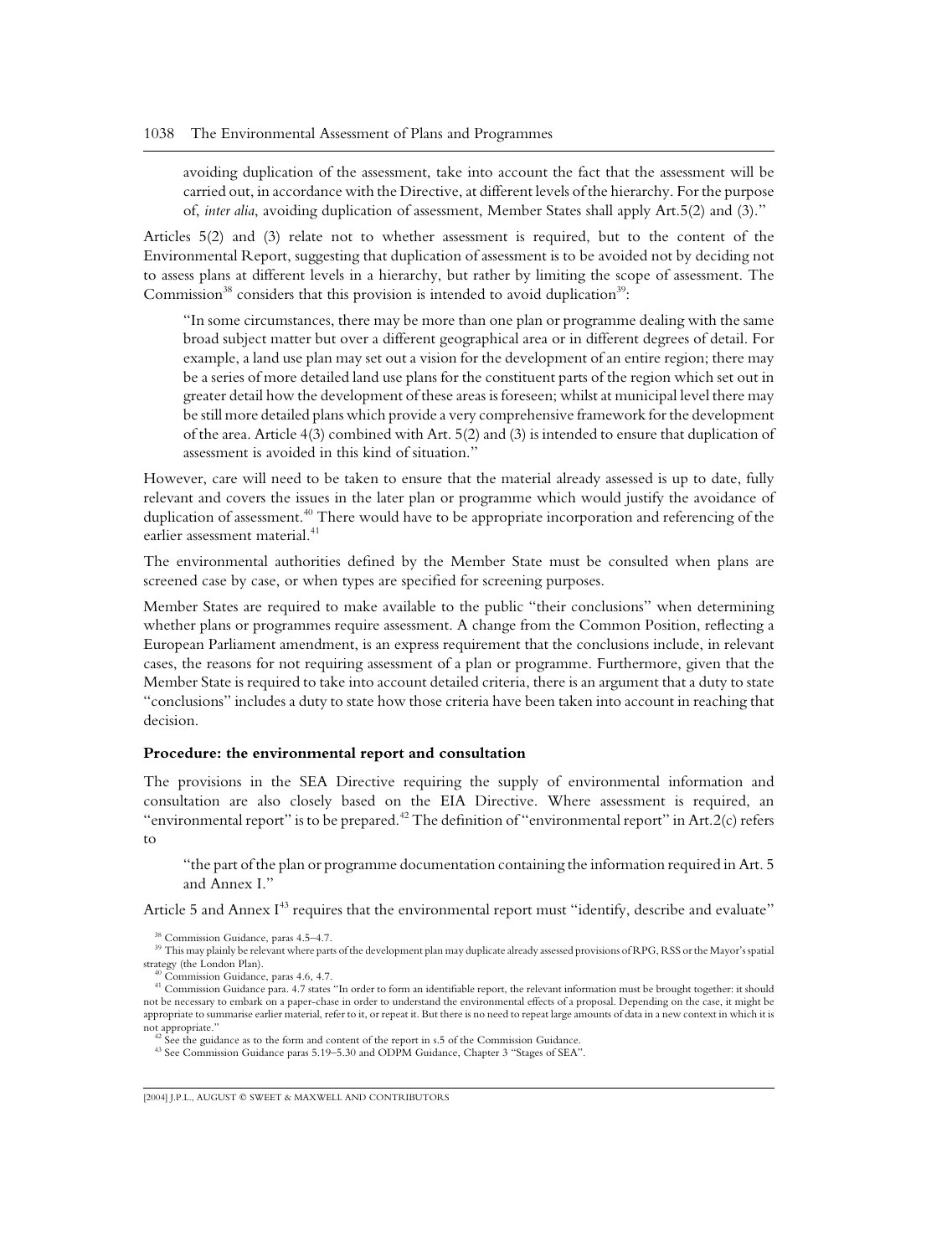the likely significant effects on the environment of implementing the plan or programme. Significantly, the report must deal with "reasonable alternatives taking into account the objectives and the geographical scope of the plan or programme".<sup>44</sup> The report must include an outline of the reasons for selecting the alternatives dealt with and a description of how the assessment was undertaken.<sup>45</sup>

The SEA Directive does not prescribe who is to prepare the report. This will be a matter for national transposing legislation.<sup>46</sup> The SEA Directive does, however, require that the environmental authorities defined by the Member State be consulted when deciding on the scope and level of detail of the information which must be included in the report. $47$ 

Article 12(2) requires that environmental reports should be of a suitable standard<sup>48</sup>:

"Member States shall ensure that environmental reports are of a sufficient quality to meet the requirements of this Directive and shall communicate to the Commission any measures they take concerning the quality of these reports."

The Commission Guidance suggests that the requirement as to reaching the standard under Art. 12(2) can be met by a proper transposition and application of the SEA Directive. On that basis, the Art. 12(2) obligation appears to add nothing of substance. ODPM appears to have proceeded on this basis since the Regulations do not contain any direct transposition of Art. 12(2).

As in the case of EIA, the quality of the information must be primarily a matter for the rational judgment of the decision maker<sup>49</sup> although, unlike EIA, in most cases the decision maker will also be the authority responsible for the SEA. This approach is supported by the Commission<sup>50</sup>:

"In most cases, it will be the individual authority that has to decide before it adopts a plan or programme whether a specific environmental report is of sufficient quality or, if not, what action needs to be taken to rectify the deficiencies. This might include amending or augmenting the environmental report or even repeating part or all of the SEA procedure. In identifying what makes for satisfactory quality, the authorities responsible for the plan or programme will need to pay close attention to the requirements of the Directive as set out in Art. 5 and Annex I. They will also need to pay close attention to the results of consultation with the environmental authorities and the public under Art. 6. They will need to bear in mind that a defective report may call into question the validity of any acts or decisions taken in pursuance of it."

The SEA Directive does not expressly require the environmental report to be contained in one document.<sup>51</sup> As is noted above, it is defined as "the part of the plan or programme documentation containing the information required in Art. 5 and Annex I".

The draft plan or programme and the environmental report are to be made available to the environmental authorities defined by the Member State, and the public. The Member State is required to "designate" the environmental authorities to be consulted, and "identify" the public to be consulted.

<sup>&</sup>lt;sup>44</sup> Article 5(1). Contrast the less stringent provisions of the EIA Directive which only requires that the environmental information provided under Annex IV 2 should include an "outline of the main alternatives studied by

<sup>&</sup>lt;sup>45</sup> Annex I (h).<br><sup>46</sup> See below. Reg. 12(1) of the Regulations requires that the environmental report shall be prepared by the responsible authority or that such authority should secure the preparation of it.

<sup>&</sup>lt;sup>47</sup> See article 5(4).<br><sup>48</sup> See Commission Guidance para. 6.3.<br><sup>49</sup> See C., *R. v. Rochdale B.C. ex p. Tew* [2000] Env LR 1 and *R. v Rochdale B.C. ex p. Milne* [2001] Env LR 22.<br><sup>50</sup> Commission Guidance para. 6.4. Sectio suggests there need be a single document (see paras 1.13–1.15 and comments on reg. 12). A model structure for a report is set out in ODPM Guidance at D4.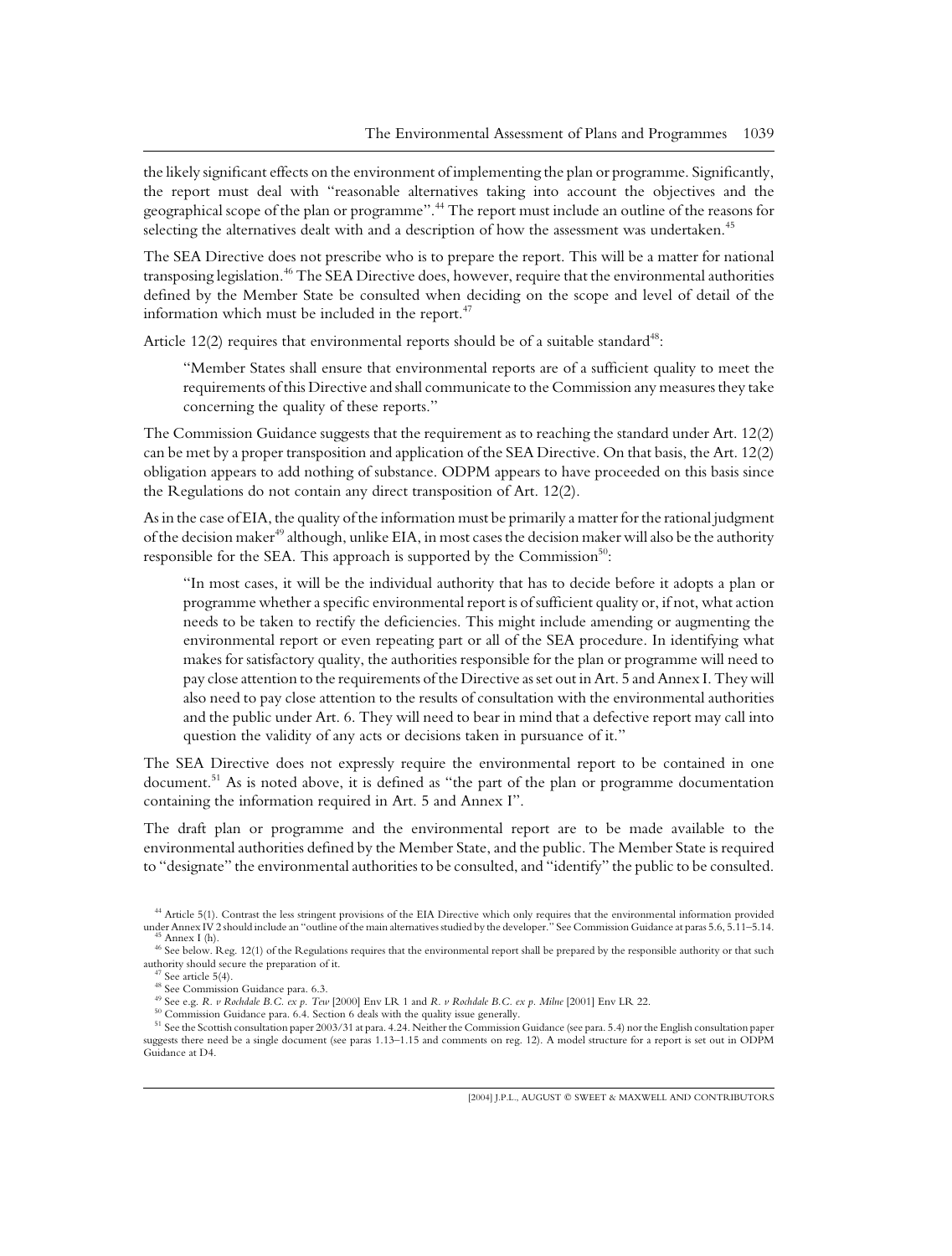The distinction between the words designate and identify may imply that the environmental authorities are to be identified in the transposing legislation, whereas the public can be identified administratively, on a case by case basis.

The detailed arrangements for consultation are to be determined by the Member State. The environmental authorities and public are, however, to be given "an early and effective opportunity within appropriate time-frames to express their opinion".<sup>52</sup> Consultation is an "inseparable part" of the SEA process.<sup>53</sup> A Member State is required to consult other Member States, if the implementation of a plan or programme is likely to affect the other Member State, or if the other Member State requests. The detailed provisions on transboundary consultation<sup>54</sup> are again closely based on the EIA Directive, which is in turn closely based on the provisions of the Espoo Convention (1991).

## **Procedure: decision-making**

The authority is required to take into account the environmental report and the results of consultations "during the preparation of the plan or programme and before its adoption". Like the EIA Directive, therefore, the SEA Directive would not constrain the discretion of the authority in adopting a plan which it considered appropriate. Annex I  $(g)$  does require the environmental report to describe the "measures envisaged to prevent, reduce and as fully as possible offset any significant adverse effects on the environment". This appears to presuppose that measures to as fully as possible offset significant effects will be envisaged. To suggest, however, that this implies an obligation to take measures to offset significant adverse effects would sit ill with the objective in Art. 1 of the SEA Directive: namely to provide for a high level of protection of the environment by requiring assessment, but not by requiring particular measures to be taken.

Finally, the plan or programme which is ultimately adopted is to be made public . The authority must also publish a "statement summarising how environmental considerations have been integrated into the plan or programme". The statement must also summarise how the results of consultation have been taken into account, and the reasons for choosing the plan or programme in the light of the reasonable alternatives dealt with.<sup>55</sup>

### **Monitoring**

Article 10 requires Member States to "monitor the significant environmental effects of the implementation of plans and programmes". The purpose of this is "inter alia, to identify at an early stage unforeseen adverse effects, and to be able to undertake appropriate remedial action".<sup>56</sup>

This is likely to be a powerful provision, when combined with administrative law requirements as to rationality and the Art.12(2) requirement as to quality. They are express requirements not included in the EIA Directive. Although the article does not impose any requirement to take remedial action, it appears to be reasonably arguable that an authority would be acting irrationally if, faced with adverse effects not foreseen in the original environmental report, it did not at least give reasoned consideration to taking remedial action. Its decision as to whether to take action could well itself then be reviewable.

<sup>&</sup>lt;sup>52</sup> See Commission Guidance, section 7, and ODPM Guidance Chapter 3, D5 and D6.<br><sup>53</sup> See the article 2(b) definition of "environmental assessment" and Commission Guidance para. 7.4. Compare the comments as to the importa

 $^{54}$  See article 7.<br> $^{55}$  See article 9. <br> $^{56}$  See Commission Guidance s.8 and ODPM Guidance, Chapter 3 Stage E. This reinforces the general concern that an SEA should be of suitable quality: see article 12(2), above.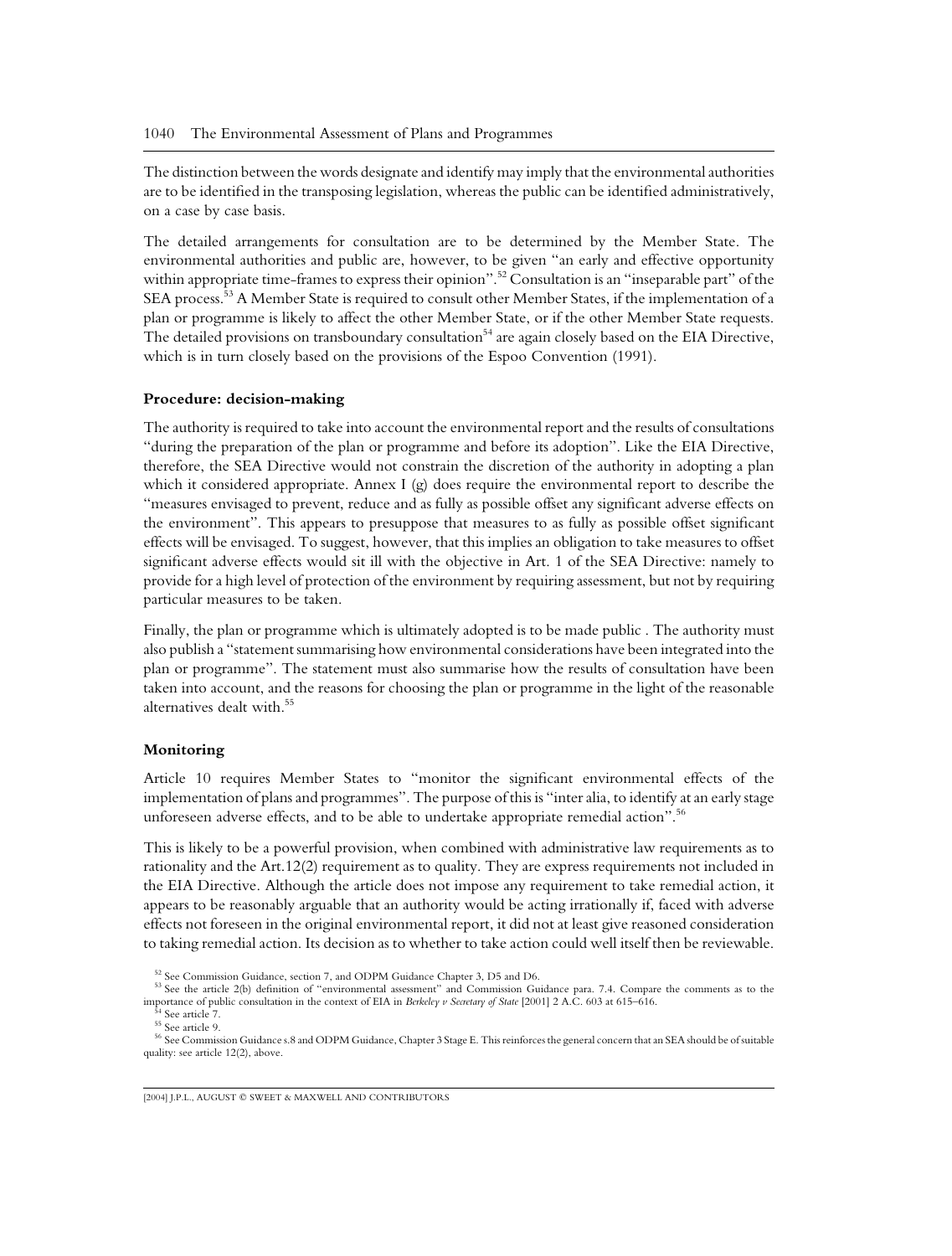# **Entry into force**

Turning, finally, to entry into force, Member States are required to adopt national legislation to implement the SEA Directive by July 21, 2004. This will require amendments to procedures in relation to the preparation of development plans.<sup>57</sup> As the scope of the SEA Directive, as seen above, is wider than development plans, it will also require the establishment of procedures for other forms of "plans and programmes", in the area of town and country planning and many other areas.

It contains a fairly elaborate transitional provision, bringing plans within its scope in two categories:

All plans "of which the first formal preparatory act is subsequent to" July 21, 2004.

Any plan which is adopted after July 21, 2006, even though the first formal preparatory act took place before that date.<sup>58</sup> A limited derogation is provided from this second category: Member States may, on a case by case basis, decide that assessment of a particular plan is "not feasible". The Member State must inform the public of this decision.

The transitional provision gives rise to a couple of issues. First, there is no definition of "first formal preparatory act" and none is proposed in either the draft English or Scottish transposing regulations.<sup>59</sup> It is clear that this concept must have an autonomous meaning in Community law. It would also appear that as the provision is not, as it might have been, phrased as a derogation, the Community principle that derogations are to be construed narrowly does not apply to it. What approach is the ECJ likely to take, therefore, to the term "formal act"?

There is no recital setting out the reason for the transitional provision. Nor is any assistance to be derived from para.20 of the Interinstitutional Agreement on Common Guidelines for the Quality of Drafting of Community Legislation: this encourages transitional provisions to be "drawn up in precise terms" but does not set out their purpose, in such a way as to assist in their interpretation. However, both legal certainty and good administration are general principles of EC law with which Directives must comply.<sup>60</sup> The purpose of the transitional provision appears to be to pursue these principles, and the ECJ is likely to approach its interpretation in the light of that purpose.

One approach, which appears attractive at first sight, would be to equate "formal" act with an act required by legislative, regulatory or administrative provision. This would echo the definition in Art.2 of the SEA Directive of those plans which fall within the scope of the SEA Directive. However, such a narrowing of the term "formal" would produce odd results. There may well be plans, for example, which are themselves "required" but for which no act is prescribed other than their adoption. In such a case the first formal preparatory act would also be the last, emptying the transitional provision of any substance in relation to such plans, and leading to precisely the administrative inconvenience and legal uncertainty which the transitional provision appears intended to avoid. "Formal act" must, therefore, be wider than merely acts required by legislative regulatory or administrative provision.

Another approach would be to equate "formal" act with an act having legal effects within national law. This would, however, produce inappropriate results. For example, the plan may be preceded by elaborate and time-consuming procedures, such a public consultation, but which may not be considered to produce legal effects in the legal system of the Member State in question. If, as a

<sup>57</sup> See Draft PPS 1 para. 4.3.1. The current draft of the proposed Town and Country Planning (Local Development) (England) Regulations 2004, issued in October 2003, does not deal with SEA. It appears to be intended that the Regulations and the new Local Development Regulations should simply sit side by side, as in the case of the current development control pro

 $^{58}$  Reflecting a tightening of the Common Position on the basis of a European Parliament amendment.<br><sup>59</sup> Neither the English nor Scottish consultation papers, nor the ODPM Guidance, offer detailed guidance on the appro although it is open to consideration in the consultation process. <sup>60</sup> See *Craig and De Burca* (3rd ed.) pp.380–387.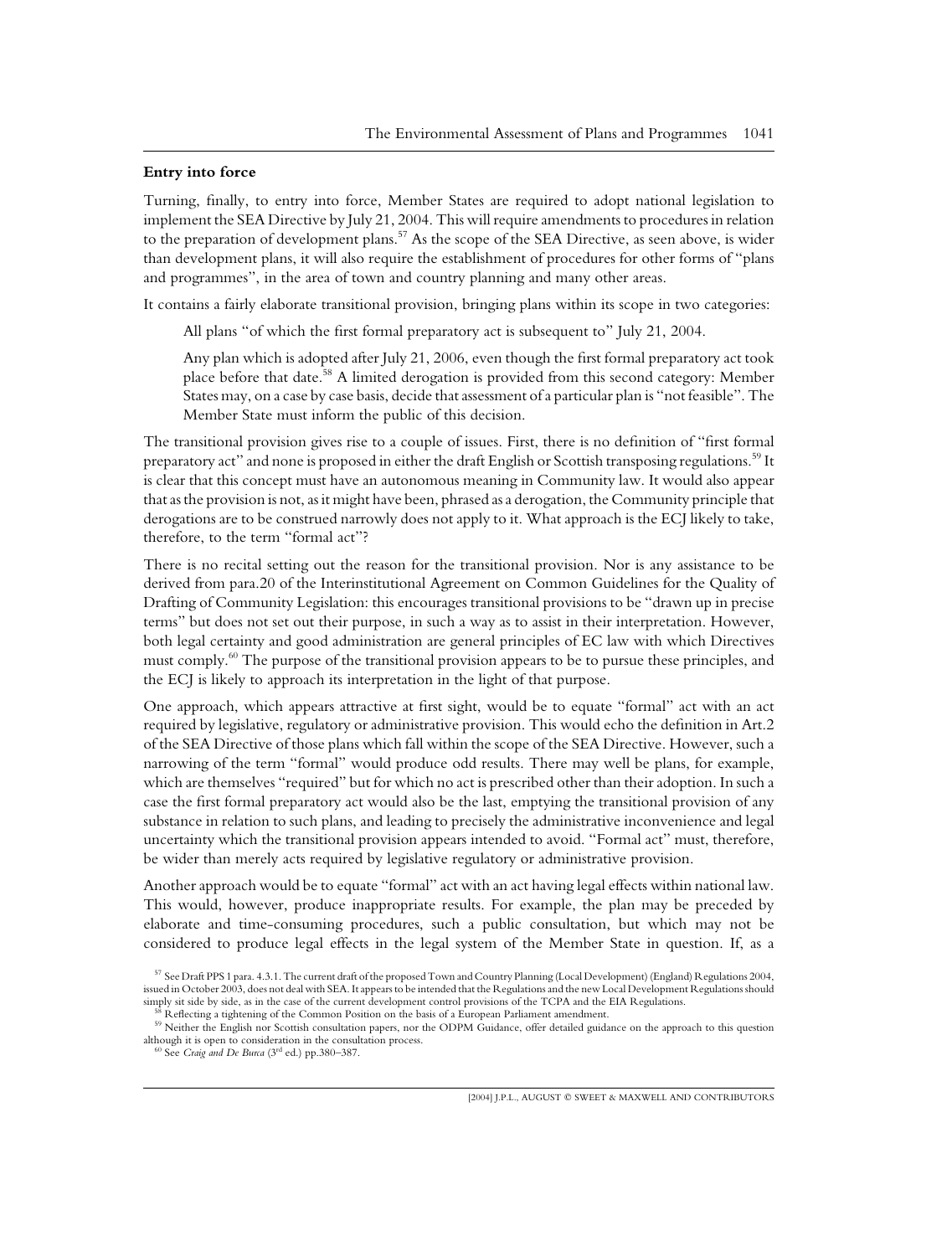consequence, the plan was not excluded by the transitional provision from the scope of the SEA Directive, the result would be to require a repeat of those procedures, contrary to the apparent aim of the transitional provision.

It therefore seems unlikely that the Court will consider that the question of whether an act is "formal" will turn rigidly on whether the act in question is required by national law or on whether it produces legal effects in national law. It is more likely that the Court will consider that the question requires a judgment to be taken in each case taking into account a number of factors, such as the nature of the act in question, the nature of the steps which precede that act, and the apparent aim of the transitional provision, namely to pursue legal certainty and good administration.<sup>61</sup> It seems unlikely that such formal acts are required to have legal effect.

It may be difficult to draw the line between an act which is the first formal preparatory act and something which falls short of it. For example, a number of planning authorities engage in informal, non-statutory consultation prior to issuing the first draft of a development plan by issuing an informal consultation document, or "issues paper." Although it might be argued that such a document is not "formal" it may nonetheless have been formally adopted or approved by the authority for consultation and be the result of the scoping of development plan issues which could properly be said to be preparatory to the plan.

A further issue is the scope of the Member State's power to derogate from the requirement to assess plans in the second category, i.e. plans whose first formal preparatory act predates July 21, 2004, but which are adopted after July 21, 2006. This derogation must be exercised on a case by case basis: a Member State which purported in its transposing legislation to exclude a category of plans adopted after July 21, 2006 would have exceeded its discretion.

It is also clear that, as a derogation, this provision must be construed narrowly. The Court is therefore likely to require a high threshold to be passed before a Member State can lawfully decide that assessment is not "feasible". Furthermore, the fact that national legislation prevents assessment in these circumstances would not in itself suffice: the principle of supremacy of Community law requires national legislation to give way to the requirements of the SEA Directive. Whether something is feasible must be determined on an objective basis, independent of the requirements of national law.

It is, nevertheless, not obvious in what situations a Member State will lawfully be able to invoke this derogation. A strict test of physical impossibility would be too high: it is hard to imagine a situation in which it is physically impossible to subject a plan to assessment. It therefore seems likely, having regard to the apparent purpose of the transitional provision, that the Court will require a Member State to demonstrate that to subject a plan to assessment would cause high degree of legal uncertainty, or lead to a serious infringement of the principle of good administration. Only in these circumstances will a Member State be able to decide that it is not feasible to subject a plan in the second category to assessment.

# **(2) TRANSPOSITION OF THE SEA DIRECTIVE—THE SEA REGULATIONS 2004**

Draft Regulations dated January 30, 2004 were issued for consultation, accompanied by a Consultation Paper (February 2004) which refers to the policy guidance issued in October 2003,<sup>62</sup> in advance of legislation, although that guidance is concerned only with the application of the SEA Directive

<sup>&</sup>lt;sup>61</sup> See Commission Guidance at para.s 3.64–3.66 which appears to adopt the arguments in the paper referred to in Footnote 1.<br><sup>62</sup> "*The Strategic Environmental Assessment Directive: Guidance for Planning Authorities."*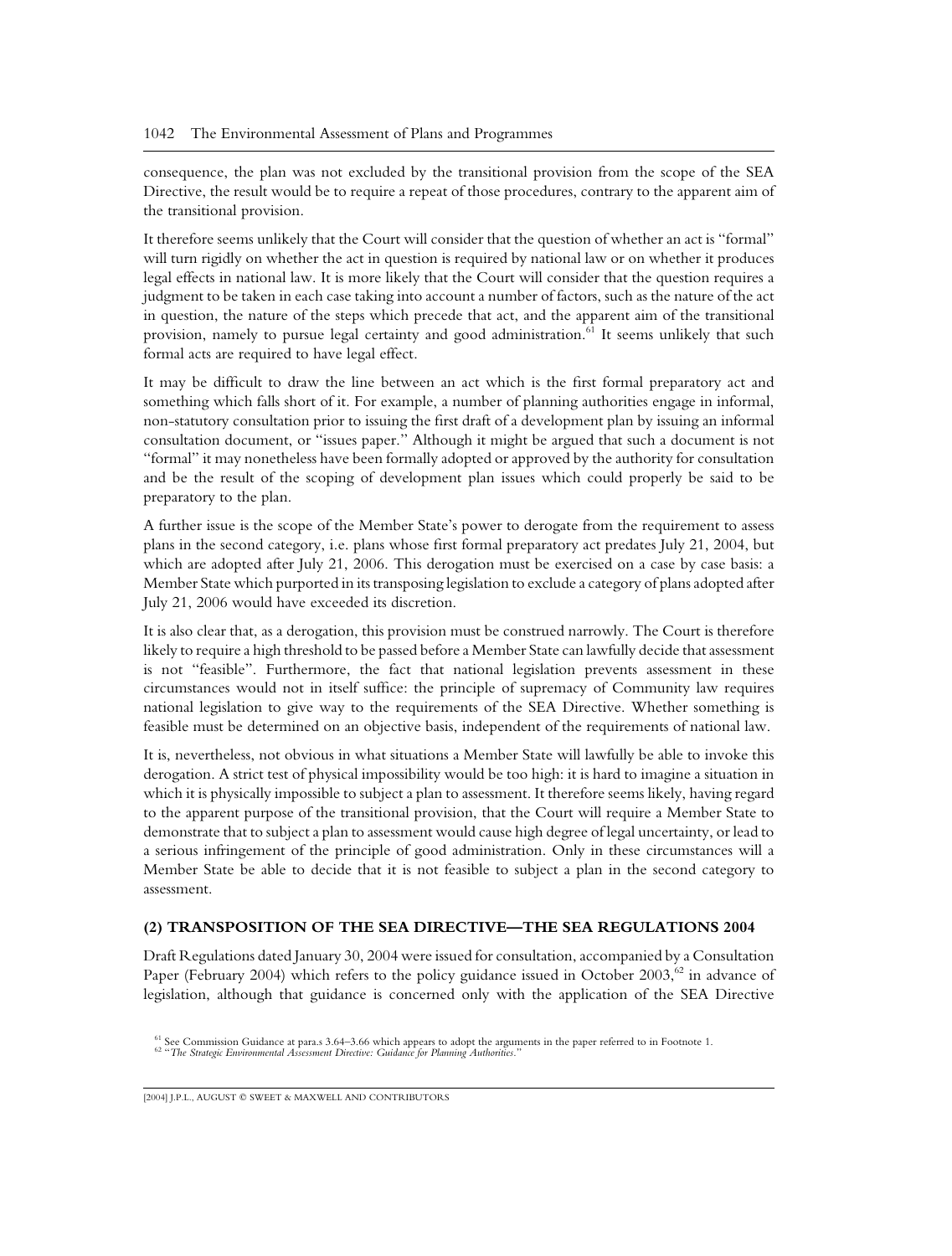Directive and not directly with any transposing legislation. The Regulations were made, in a form closely reflecting the draft, on June 28, 2004. The Regulations closely follow the SEA Directive as a result of which the issues considered to arise in the context of the SEA Directive, outlined above, apply equally to the parallel provisions of the Regulations.<sup>63</sup>

The teeth of the Regulations are found in reg.8 which will prohibit the adoption, or submission for adoption to the legislative procedure, of plans and programmes which require SEA until the requirements of Part 3 of the Regulations (relating to Environmental Reports and consultation procedures) have been met and account has been taken of the Environmental Report and consultation responses. It also prohibits the adoption of plans and programmes which are determined to be not likely to have significant environmental effects until that determination has been made.

#### **Commentary on the Regulations**

Regulation 1 makes provision for the coming into force of the Regulations on July 20, 2004. The Directive required that transposing provisions be in force by July 21, 2004.

Regulation 2 contains relevant definitions including:

"the responsible authority" which is used in the Regulations to mean in relation to a plan or programme –

"(a) the authority by which or on whose behalf it is prepared; and

(b) where, at any particular time, that authority ceases to be responsible, or solely responsible, for taking steps in relation to the plan or programme, the person who, at that time, is responsible (solely or jointly with the authority) for taking those steps."

""plans and programmes" are defined as in Art. 2(a) of the SEA Directive as  $-$ 

"plans and programmes, including those co-financed by the European Community, as well as any modifications to them, which—

(a) are subject to preparation or adoption by an authority at national, regional or local level; or

(b) are prepared by an authority for adoption, through a legislative procedure by Parliament or Government; and, in either case,

(c) are required by legislative, regulatory or administrative provisions."

It is important to note the general provision in regulation 2(2) which seeks to ensure interpretation consistent with the SEA Directive and provides –

"Other expressions used both in these Regulations and in the Environmental Assessment of Plans and Programmes Directive have the same meaning in these Regulations as they have in that Directive."

Since the Regulations simply follow the broad definition of "plans and programmes" given in Art. 2(a) of the SEA Directive, the same issues arise with respect to the term under the Regulations as occur in respect of the Directive: see the discussion under *Plans and Programmes,* above. The question of "authority" in Art. 2(a) is not further clarified except for the particular case of "responsible authority" which does not, in any event, assist with the meaning of "authority". The ODPM Guidance does not

<sup>&</sup>lt;sup>63</sup> And in the case of the proposed Scottish regulations which (The Environmental Assessment (Plans and Programmes)(Scotland) Regulations 2004) are almost identical to the English Draft Regulations. See Scottish Executive Paper 2003/31 "*Strategic Environmental Assessment—A Consultation on Proposed Legislative Measures to introduce Strategic Environmental Assessment in Scotland"*.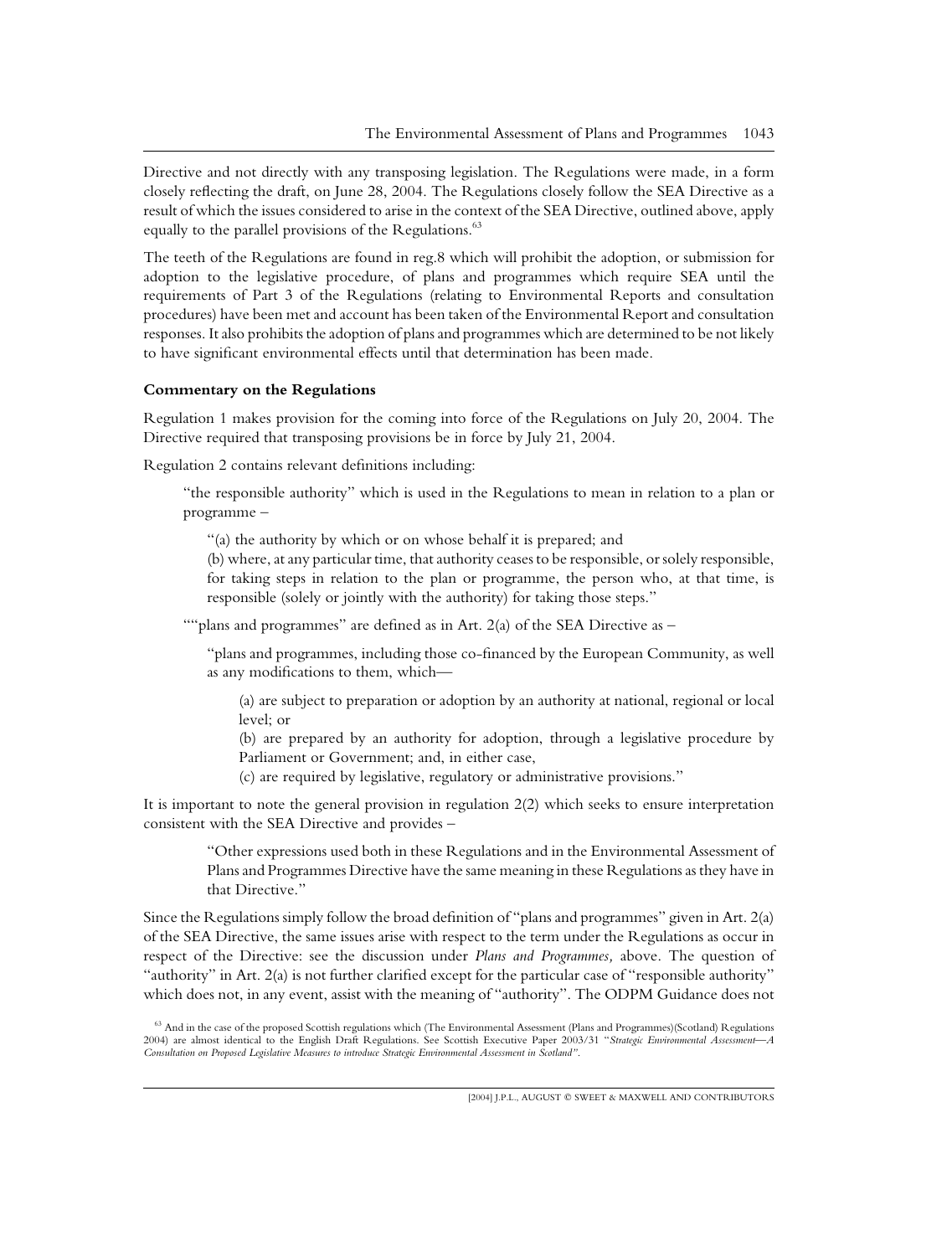greatly assist in the resolution of these issues since its purpose is only to deal with the land use context. It does, however, as has been noted, express the view at para.1.2 that current RPG falls within the scope of the SEA Directive.

Regulation 3 applies the Regulations only to plans or programmes relating solely to England or "to England (whether as to the whole or part) and any other part of the United Kingdom," but not plans or programmes relating solely to Scotland, Northern Ireland or Wales.<sup>64</sup>

Regulation 4 designates as consultation bodies primarily the Countryside Agency, English Heritage, English Nature and the Environment Agency. Provision is made for consultation bodies where Scotland, Northern Ireland or Wales are concerned. Where the designated body is, for the purposes of a particular plan or programme, a "responsible authority" then in relation to that plan or programme such body shall not act as a consultation body.

## **The obligation to carry out SEA**

Regulation 5 and 6 contain the key provisions requiring the responsible authority to carry out, or to secure the carrying out of, SEA of plans and programmes in accordance with Part 3 of the regulations, during the preparation of that plan or programme and before its adoption or submission to the legislative procedure:

Reg. 5—where the first formal preparatory act is *subsequent to July 21, 2004* (the date by which the SEA Directive must be implemented) and the plan or programme is of the description set out in either reg. 5(2) or (3). The plans and programmes described in reg. 5(2) and (3) where SEA is required are:

- (a) A plan or programme which
	- (i) is prepared for agriculture, forestry, fisheries, energy, industry, transport, waste management, water management, telecommunications, tourism, town and country planning or land use, and
	- (ii) sets the framework for future development consent of projects listed in Annex I or II to the EIA Directive
- (b) A plan or programme which, in view of the likely effect on sites, has been determined to require an assessment pursuant to Art. 6 or 7 of the Habitats Directive.

Reg. 5(4)—where the first formal preparatory act of a plan or programme, other than a plan or programme of the description set out in paragraph (2) or (3), is subsequent to 21st July 2004 and –

- (a) the plan or programme sets the framework for future development consent of projects and
- (b) has been the subject of a determination under regulation 9(1) or a direction under regulation 10(3) that it is likely to have significant environmental effects.

Reg. 6—where a plan or programme, of which the first formal preparatory act is *on or before 21st July 2004*, has not been adopted or submitted to the legislative procedure for adoption before 22nd July 2006 and is such that, had the first act in its preparation occurred after 21st July 2004 –

- (a) the plan or programme would have required an SEA by virtue of regulation 5(1); or
- (b) the responsible authority is of the opinion that, if a determination under regulation 9(1) in respect of the plan or programme had been made after 21st July 2004, it would have determined that the plan or programme was likely to have significant environmental effects

<sup>64</sup> As has already been noted the Scottish regulations are in almost identical form to their English counterpart.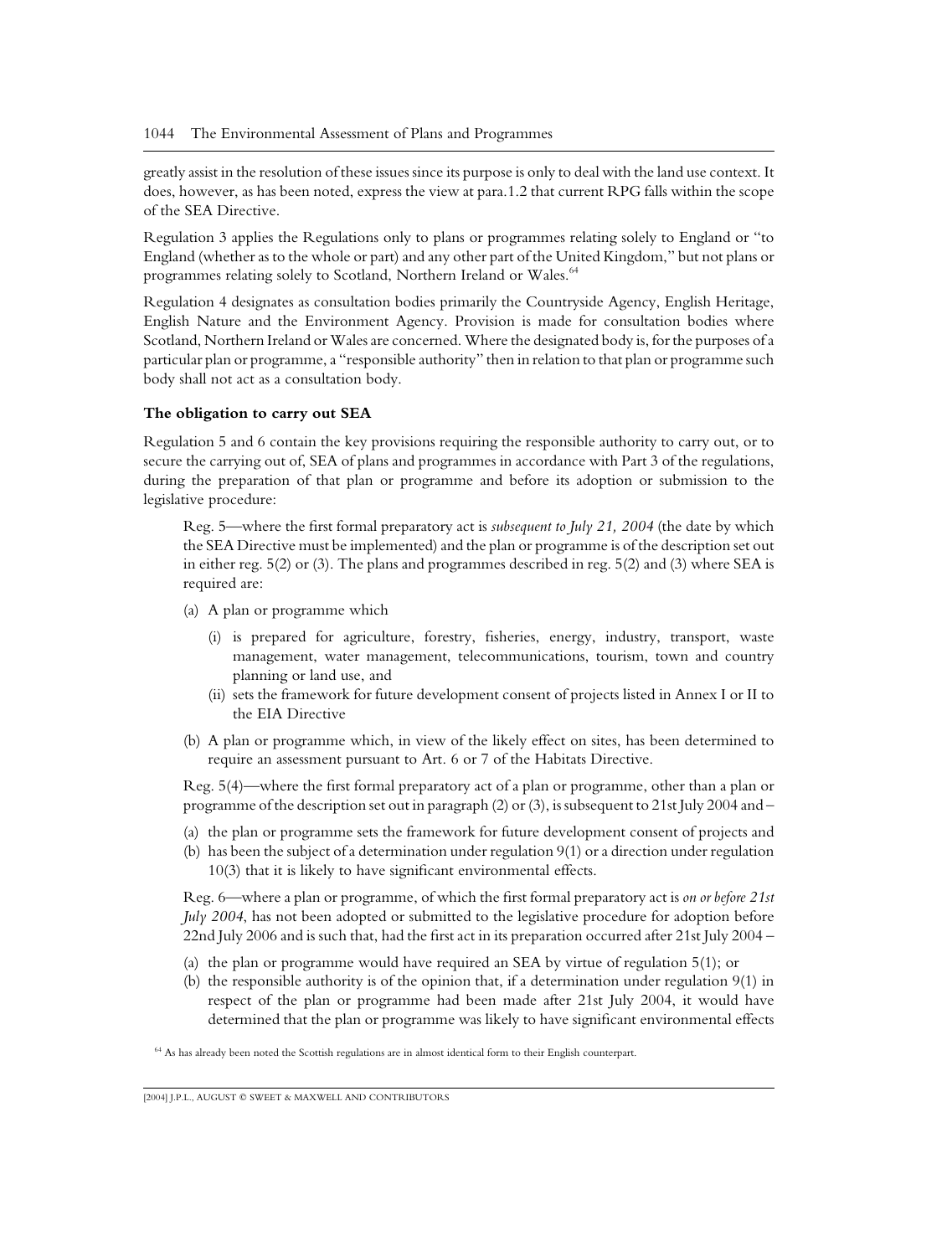unless the responsible authority decides that such assessment is not feasible and informs the public of its decision.

The use of "secure the carrying out" is not found the SEA Directive which simply requires that an SEA be carried out. The phrase indicates that the authority is not required to carry out the SEA process itself but may, for example, commission independent contractors e.g. to conduct the consultations on scoping and the report, and the prepare and draft the report. The extent to which the various aspects of the SEA process may be delegated is unclear: whilst clearly some matters, such as the decision whether or not to require SEA, must be for the authority itself it is not clear to what extent matters which go beyond the mechanics of carrying out research and drafting of the report, or the consultation process are permitted. For example, the phrase might allow private sector consultants to scope the report, or determine the mode and extent of public consultation.

The broad scope of the subject matter of the plans and programmes, and the question of "setting the framework" has already been discussed in the context of Art. 3 of the SEA Directive: the Regulations do not resolve the questions as to the meaning of "first formal preparatory act" considered earlier.

#### **Exclusions**

Regulation 5(5) provides that SEA is not required for: plans or programmes the sole purpose of which is to serve national defence or civil emergency; financial or budget plans or programmes; or certain plans or programmes co-financed under Council Regulations (EC) No. 1260/1999 or No. 1257/1999.

Regulation 5(6) provides that an SEA need not be carried out for:

- (1) a plan or programme of the description set out in regulation 5(2) or (3) which determines the use of a small area at local level; or
- (2) a minor modification to a plan or programme of the description set out in either of those paragraphs,

unless it has been determined under regulation 9(1) that the plan, programme or modification, as the case may be, is likely to have significant environmental effects, or it is the subject of a direction under regulation 10(3).

## **Co-financed plans**

Regulation 7 implements Art. 11(3) of the SEA Directive by requiring SEA of relevant plans and programmes co-financed by the EC to be carried out in conformity with the specific provisions in the Community legislation concerned.

# **Prohibition unless SEA carried out**

Regulation 8 prohibits the adoption or submission for adoption to the legislative procedure, of plans and programmes which require SEA until the requirements of Part 3 of the Regulations have been met and account has been taken of the Environmental Report and consultation responses. It also prohibits the adoption of plans and programmes which are determined to be not likely to have significant environmental effects until that determination has been made.

#### **Determinations and directions**

Regulation 9 provides for responsible authorities to make determinations of which of the plans and programmes referred to in reg.5(4) and (6) are likely to have significant effects on the environment and,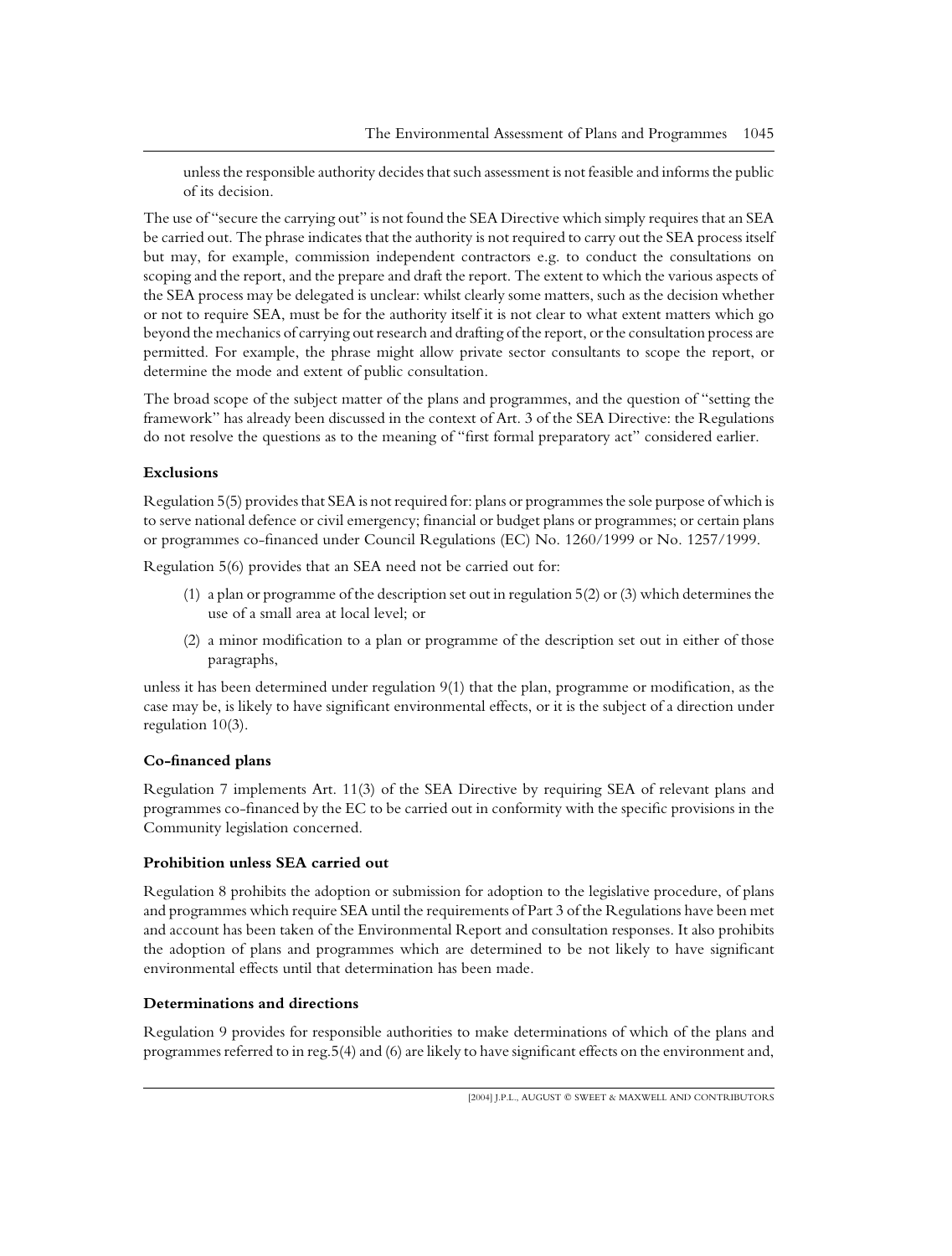thus, whether SEA is required.<sup>65</sup> These decisions are made on a case by case basis. In reaching its decision, the authority must take into account the criteria specified in Schedule 1 and consult the consultation bodies.<sup>66</sup> The criteria in Schedule 1 correspond exactly to those set out in Annex II to the SEA Directive. Reasons must be given where the responsible authority determines that an SEA is not required.<sup>67</sup>

Regulation 10 confers power on the Secretary of State at any time before the adoption of a plan, programme or modification or its submission to the legislative procedure for the purpose of its adoption  $t^{\alpha}$ 

- (1) require the responsible authority to send him a copy of any determination under reg. 9(1) with respect to the plan, programme or modification, the plan, programme or modification to which the determination relates and, where reg. 9(3) applies, the statement of reasons given $^{68}$ ;
- (2) direct that a plan, programme or modification is likely to have significant environmental effects, whether or not a copy of it has been sent to him in response to a requirement under reg. 10(1).<sup>69</sup> Before issuing such a direction, the Secretary of State must take into account the criteria specified in Schedule 1 and consult the consultation bodies<sup>70</sup> and, following the decision, he must send to the responsible authority and consultation bodies a copy of the direction and a statement of his reasons for giving it.<sup>71</sup>

On the making of a direction by the Secretary of State, any determination under reg. 9(1) will cease to have effect or, if none had been made, the responsible authority shall cease to be under any duty imposed by that regulation.<sup>72</sup>

The effect of these powers is thus to enable the Secretary of State either to "call-in" the decision as to whether an SEA is required before the responsible authority reaches a decision or to review a determination under reg. 9(1) after it has been made—providing he acts prior to adoption.

Regulation 11 sets out the publicity requirements for determinations and directions under regs 9 and 10 which enable the public to have access to copies of such documents and to any statements of reasons made in compliance with the Regulations.

## **Environmental Reports and the consultation process**

Part 3 of the Regulations sets out in Regulations 12 to 15 the requirements of the environmental report and SEA process before the adoption of the plan or programme.

Regulation 12 sets out at 12(2) and (3) the essential requirements of the environmental report, including such of the information referred to in Schedule 2 as may reasonably be required, corresponding with Art. 5 and Annex I of the SEA Directive. The core obligations in reg. 12(2) are to:

". . . identify, describe and evaluate the likely significant effects on the environment of—

- (a) implementing the plan or programme; and
- (b) reasonable alternatives taking into account the objectives and the geographical scope of the plan or programme."

<sup>&</sup>lt;sup>65</sup> See article 3 of the SEA Directive which, at 3(5) allows for both case by case determinations and/or by specifying types of plans or programmes.<br><sup>66</sup> Reg. 9(2).<br><sup>67</sup> Reg. 9(3).<br><sup>68</sup> Reg. 10(1). The authority is requi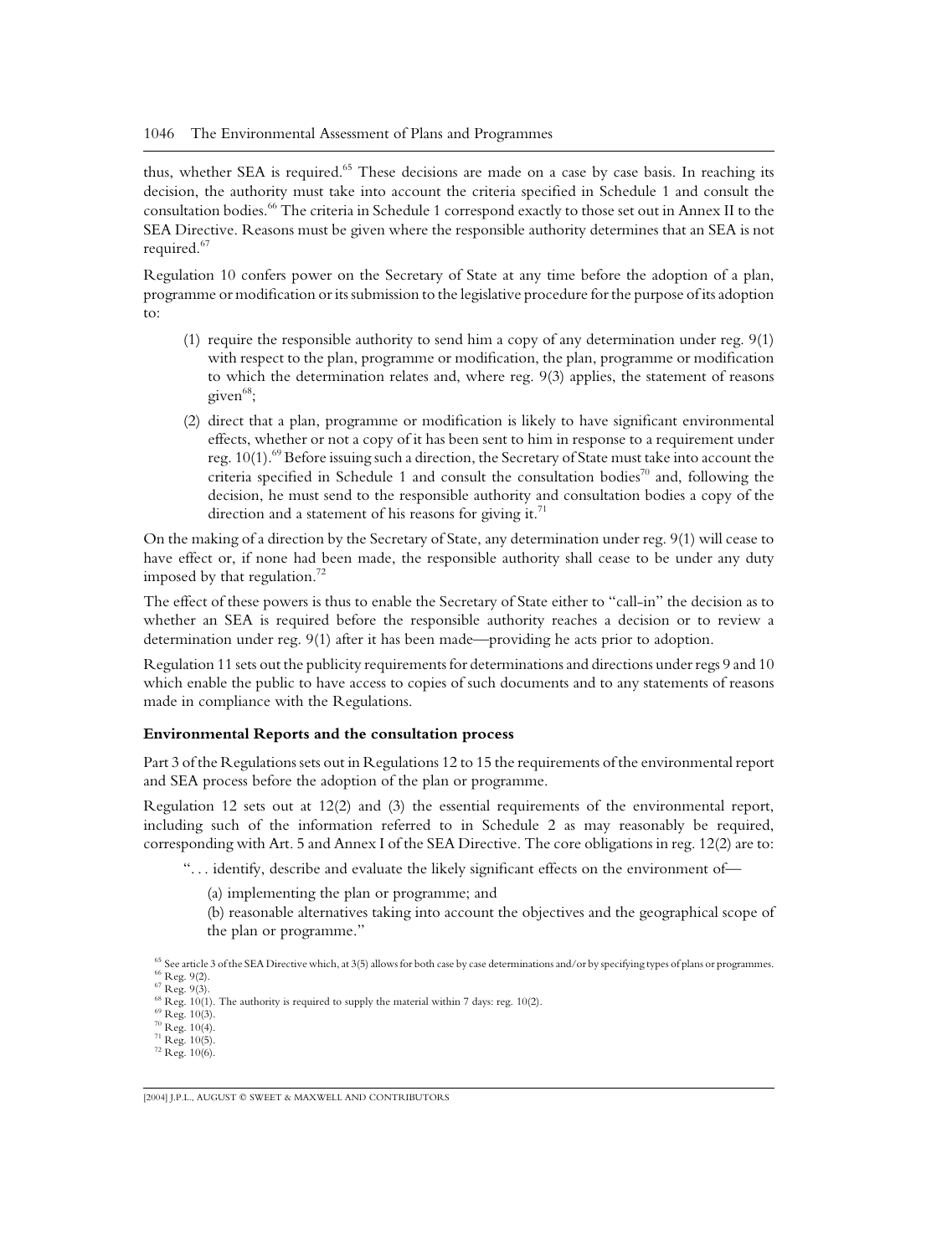The question of duplication at different levels in the hierarchy is dealt with by reg. 12(3)(d) and (4) which allows the responsible authority, when deciding what information should reasonably be included in the report, to take account of

"the extent to which certain matters are more appropriately assessed at different levels in that process in order to avoid duplication of the assessment".<sup>73</sup>

The information required by Schedule 2 may be provided by reference to relevant information obtained at other levels of decision-making or through other Community legislation,<sup>74</sup> which will include, presumably, information provided through EIA.

There is provision to consult the consultation bodies in determining the scope and level of detail of the report.<sup>75</sup>

Regulation 13 sets out the consultation procedures to be followed in respect of the environmental report and the draft plan or programme in the case of both the consultation bodies and the public. The consultation period must be of such length as will "ensure that the consultation bodies and the public consultees are given an effective opportunity to express their opinion on the relevant documents."<sup>76</sup>

Regulation 14 deals with transboundary consultations by an English responsible authority and Regulation 15 deals with the procedure to be followed where plans or programmes of other Member States are received by the Secretary of State the implementation of which "is likely to have significant effects on the environment of any part of the United Kingdom".

## **Post-adoption**

Part 4 of the Regulations sets out in Regulations 16 and 17 certain post-adoption requirements as to:

- (1) the public availability of information with regard to adoption<sup>77</sup>; and
- (2) monitoring the significant environmental effects of the implementation of each plan or programme with the purpose of identifying unforeseen adverse effects at an early stage and being able to undertake appropriate remedial action<sup>78</sup>.

# **(3) PROTOCOL TO THE ESPOO CONVENTION ON THE ASSESSMENT OF PLANS & PROGRAMMES**

Looking to the future, the agreement<sup>79</sup> of a Protocol on SEA to the Espoo Convention (the Kiev Protocol) may require the European Community to amend the SEA Directive.

The influence of the European Community and its Member States is evident in the text. This draws heavily on the SEA Directive, in requiring compulsory assessment of a category of plans and programmes prepared by a public authority for specified sectors and which "set the framework" for "development consent" for specified projects, and in requiring Contracting Parties to screen other plans which set the framework for development consent for other projects. It requires the

<sup>&</sup>lt;sup>73</sup> Reg. 12(3)(d).<br><sup>74</sup> Reg. 12(4).<br><sup>75</sup> Reg. 12(5) and (6). A consultation period of five weeks is provided for.<br><sup>76</sup> Reg. 13(3).<br><sup>77</sup> Reg. 15.<br><sup>79</sup> Reg. 17.<br><sup>79</sup> Available at www.unece.org/env/eia/sea–protocol.htm. The